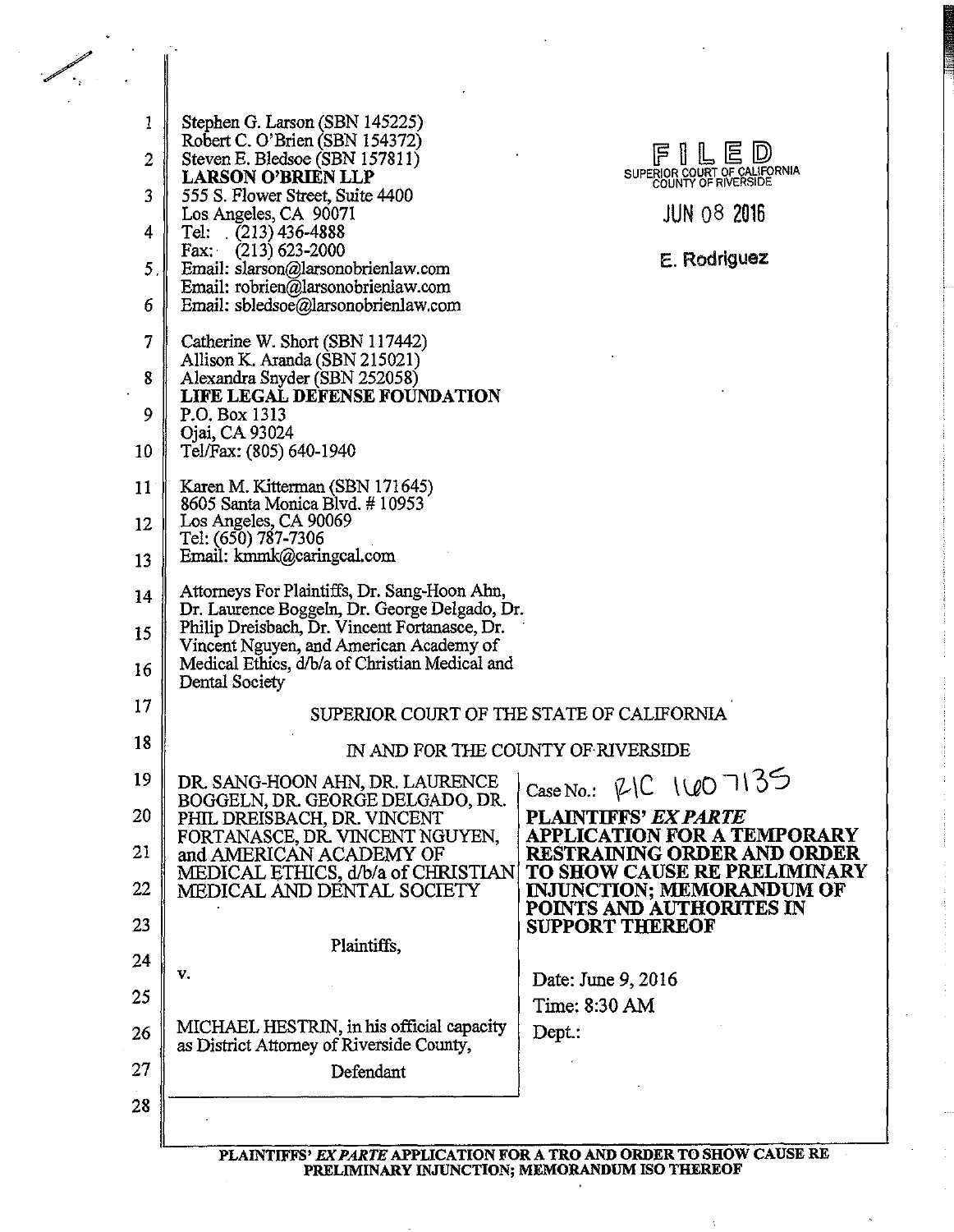### 1 TO ALL PARTIES AND THEIR ATTORNEYS OF RECORD:

2 **PLEASE TAKE NOTICE** that on June 9, 2016, at 8:30 AM, in Department  $\sim$  of the 3 above-entitled court, Plaintiffs SANG-HOON AHN, M.D., LAURENCE BOGGELN, M.D., 4 GEORGE DELGADO, M.D., PHILIP DREISBACH, M.D., VINCENT FORTANASCE, M.D., 5 VINCENT NGUYEN, D.O., and the AMERICAN ACADEMY OF MEDICAL ETHICS, d/b/a  $6 \parallel$  of the CHRISTIAN MEDICAL AND DENTAL SOCIETY (collectively, "Plaintiffs") will and 7 hereby make this *ex parte* application for a temporary restraining order ("TRO") enjoining 8 Defendant Michael Hestrin, in his official capacity as District Attorney of the County of 9 Riverside, from recognizing any exception created by the "End of Life Option Act" (the "Act")  $10$  to any criminal law, including California Penal Code Section 401, in the exercise of Defendant's 11 criminal law enforcement duties. The Act is unconstitutional as it violates the due process and  $12$  equal protection guarantees of the California Constitution.

13 Concurrently, Plaintiffs hereby apply for an Order to Show Cause why a preliminary 14 injunction should not be granted enjoining Defendant from recognizing any exceptions to  $15$  criminal laws contained in the Act.

16 This Application is made pursuant to Code of Civil Procedure Sections 526 and 527, and  $17 \parallel$  California Rules of Court 3.1150 and 3.1200 et seq., on the grounds that good cause exists for  $18$  the Court to issue a TRO and preliminary injunction, because, among other reasons:

19 1. The Act violates the equal protection and due process guarantees of the California  $20 \parallel$  Constitution in that it fails to make rational distinctions between Labeled Individuals with  $21$  supposedly terminal diseases, and the vast majority of Californians not covered by the Act. The 22 Act's legal distinctions are not based in any rational, but instead adopt a vague and arbitrary cut- $23$  off to determine eligibility.

24 2. The California State Legislature passed the Act *ultra vires*, as its subject matter  $25 \parallel$  was not within the express reasons for convening the extraordinary session. The California  $26$  Constitution establishes that the Legislature has no power to pass a law in an extraordinary  $27$  session outside of the express purpose of the session.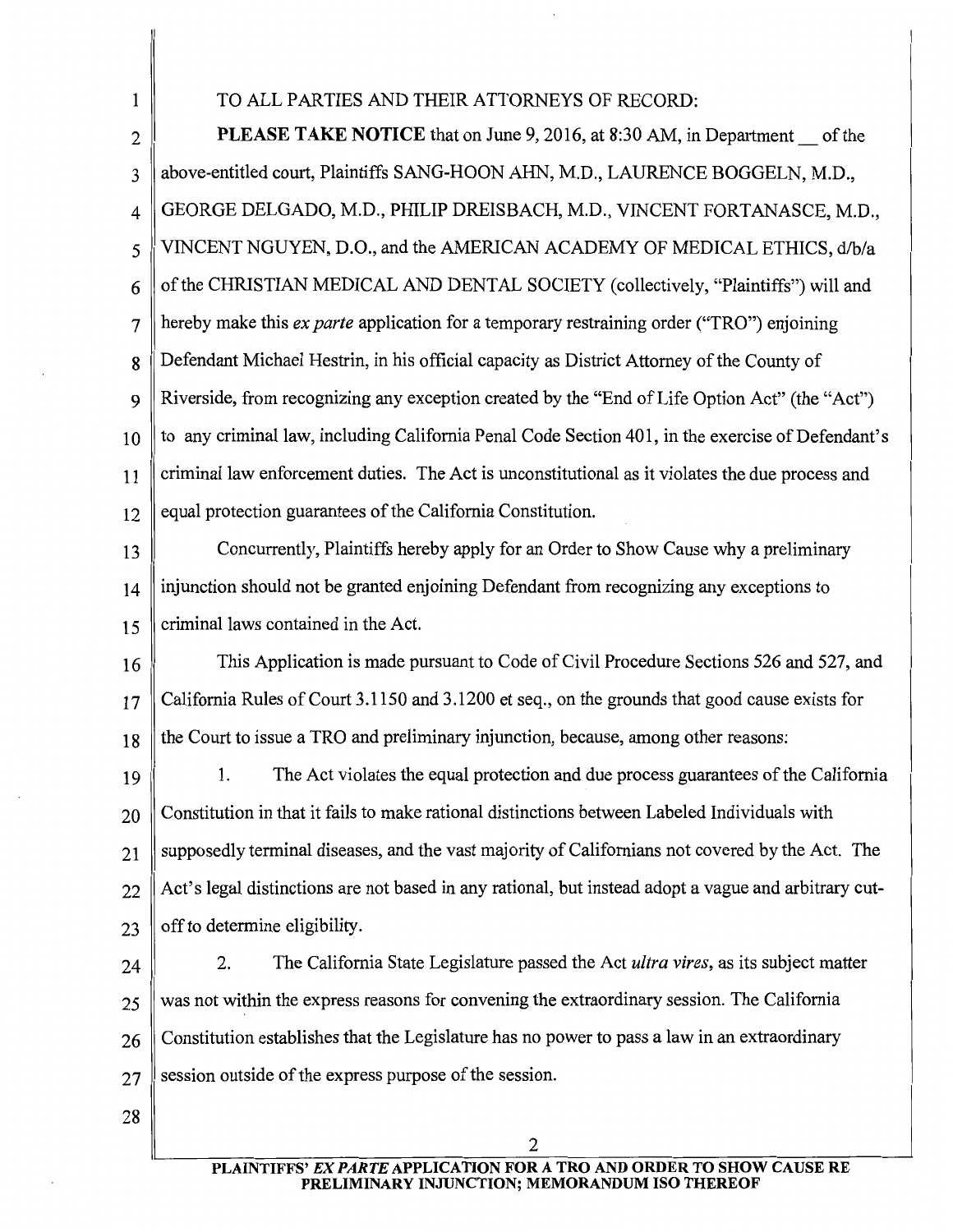1 3. Irreparable harm will result if relief is not granted. Indeed, the Act permits 2 Labeled Individuals to procure the means of ending their own lives within 15 days after it takes  $3 \parallel$  effect. An injunction is crucial to maintaining the status quo until the Act's legality is 4 determined.

5 This application will be based on this Notice, the attached Memorandum of Points and 6 Authorities in support thereof, the supporting Declarations filed with the Memorandum, all 7 pleadings and papers on file in this action, and upon any oral argument and evidence that may be 8 presented at the hearing of this Application.

9 Pursuant to California Rule of Court 3.1203(a), notice of this application was made on 10 June 7, 2016, when Plaintiffs' counsel provided both written and telephonic notice to Defendant 11 that Plaintiffs would be appearing on an ex parte basis on June 9, 2016 at 8:30 AM seeking the 12 above-described TRO and OSC.

| 14 | Dated: June 8, 2016                                                                                                     | <b>LARSON O'BRIEN, LLP</b>                          |  |  |  |
|----|-------------------------------------------------------------------------------------------------------------------------|-----------------------------------------------------|--|--|--|
| 15 |                                                                                                                         | $\&\in \mathcal{S}$ ur                              |  |  |  |
| 16 | Y                                                                                                                       | By:<br>Stephen G. Larson                            |  |  |  |
| 17 |                                                                                                                         | Robert C. O'Brien                                   |  |  |  |
| 18 |                                                                                                                         | Steven E. Bledsoe                                   |  |  |  |
| 19 |                                                                                                                         | LIFE LEGAL DEFENSE FOUNDATION<br>Catherine W. Short |  |  |  |
| 20 |                                                                                                                         | Allison K. Aranda<br>Alexandra Snyder               |  |  |  |
| 21 |                                                                                                                         |                                                     |  |  |  |
| 22 |                                                                                                                         | and                                                 |  |  |  |
| 23 |                                                                                                                         | Karen M. Kitterman, Esq.                            |  |  |  |
| 24 |                                                                                                                         | <b>Attorneys for Plaintiffs</b>                     |  |  |  |
| 25 |                                                                                                                         |                                                     |  |  |  |
| 26 |                                                                                                                         |                                                     |  |  |  |
| 27 |                                                                                                                         |                                                     |  |  |  |
| 28 |                                                                                                                         |                                                     |  |  |  |
|    |                                                                                                                         | 3                                                   |  |  |  |
|    | PLAINTIFFS' EX PARTE APPLICATION FOR A TRO AND ORDER TO SHOW CAUSE RE<br>PRELIMINARY INJUNCTION; MEMORANDUM ISO THEREOF |                                                     |  |  |  |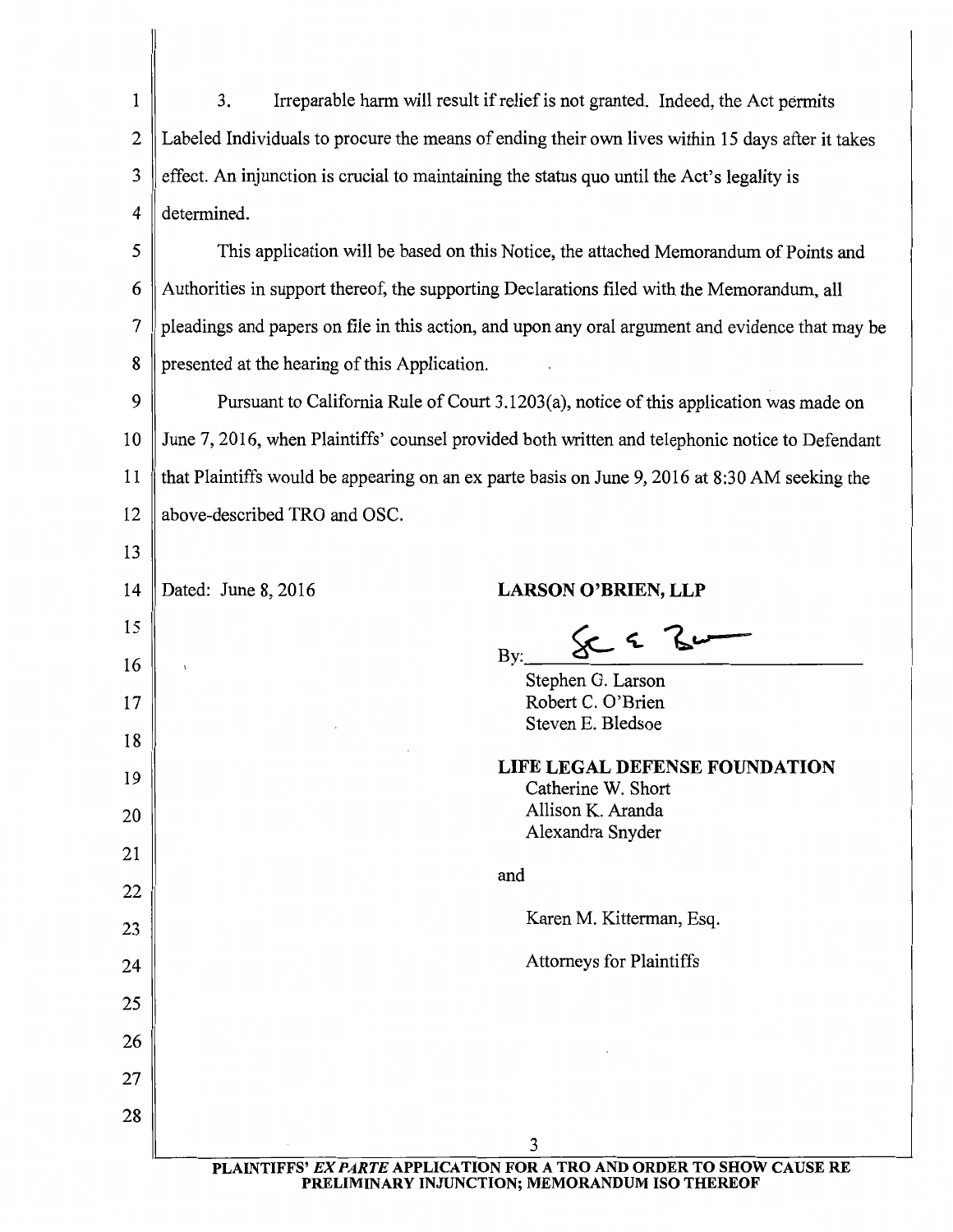| 1  | <b>TABLE OF CONTENTS</b> |           |                                                                                                                                    |  |
|----|--------------------------|-----------|------------------------------------------------------------------------------------------------------------------------------------|--|
| 2  |                          | Page      |                                                                                                                                    |  |
| 3  | I.                       |           |                                                                                                                                    |  |
| 4  |                          | A.        |                                                                                                                                    |  |
| 5  |                          | <b>B.</b> |                                                                                                                                    |  |
| 6  |                          | C.        |                                                                                                                                    |  |
| 7  |                          | D.        |                                                                                                                                    |  |
| 8  |                          | Ε.        |                                                                                                                                    |  |
| 9  |                          | F.        |                                                                                                                                    |  |
| 10 |                          | G.        |                                                                                                                                    |  |
| 11 |                          | Η.        |                                                                                                                                    |  |
| 12 |                          | I.        |                                                                                                                                    |  |
| 13 |                          | J.        |                                                                                                                                    |  |
| 14 | II.                      |           |                                                                                                                                    |  |
| 15 | III.                     |           |                                                                                                                                    |  |
| 16 |                          | A.        |                                                                                                                                    |  |
| 17 |                          |           | AB 2x15 Violates Article I, Section 7 of the California<br>1.<br>Constitution Guaranteeing Equal Protection of All                 |  |
| 18 |                          |           |                                                                                                                                    |  |
| 19 |                          |           | 2.<br>Strict Scrutiny is Warranted, But the Act Does Not Pass                                                                      |  |
| 20 |                          |           | 3.<br>The Act Distinguishes Between California Residents in an                                                                     |  |
| 21 |                          |           |                                                                                                                                    |  |
| 22 |                          | <b>B.</b> | The California Constitution Guarantees Due Process Before an<br>Individual is Deprived of a Fundamental or Constitutional Right 14 |  |
| 23 |                          | C.        | The Act Fails to Satisfy Due Process Because It Is Vague and                                                                       |  |
| 24 |                          |           |                                                                                                                                    |  |
| 25 |                          | D.        | The Legislature Lacked Constitutional Authority to Legislate on<br>Physician Assisted Suicide in the Extraordinary Legislative     |  |
| 26 |                          |           |                                                                                                                                    |  |
| 27 |                          |           |                                                                                                                                    |  |
| 28 |                          |           |                                                                                                                                    |  |
|    |                          |           | i<br>PLAINTIFFS' EX PARTE APPLICATION FOR A TRO AND ORDER TO SHOW CAUSE RE                                                         |  |

 $\overline{\phantom{a}}$ 

 $\begin{array}{c} \begin{array}{c} \begin{array}{c} \begin{array}{c} \end{array}\\ \end{array} \end{array} \end{array}$ 

PRELIMINARY INJUNCTION; MEMORANDUM ISO THEREOF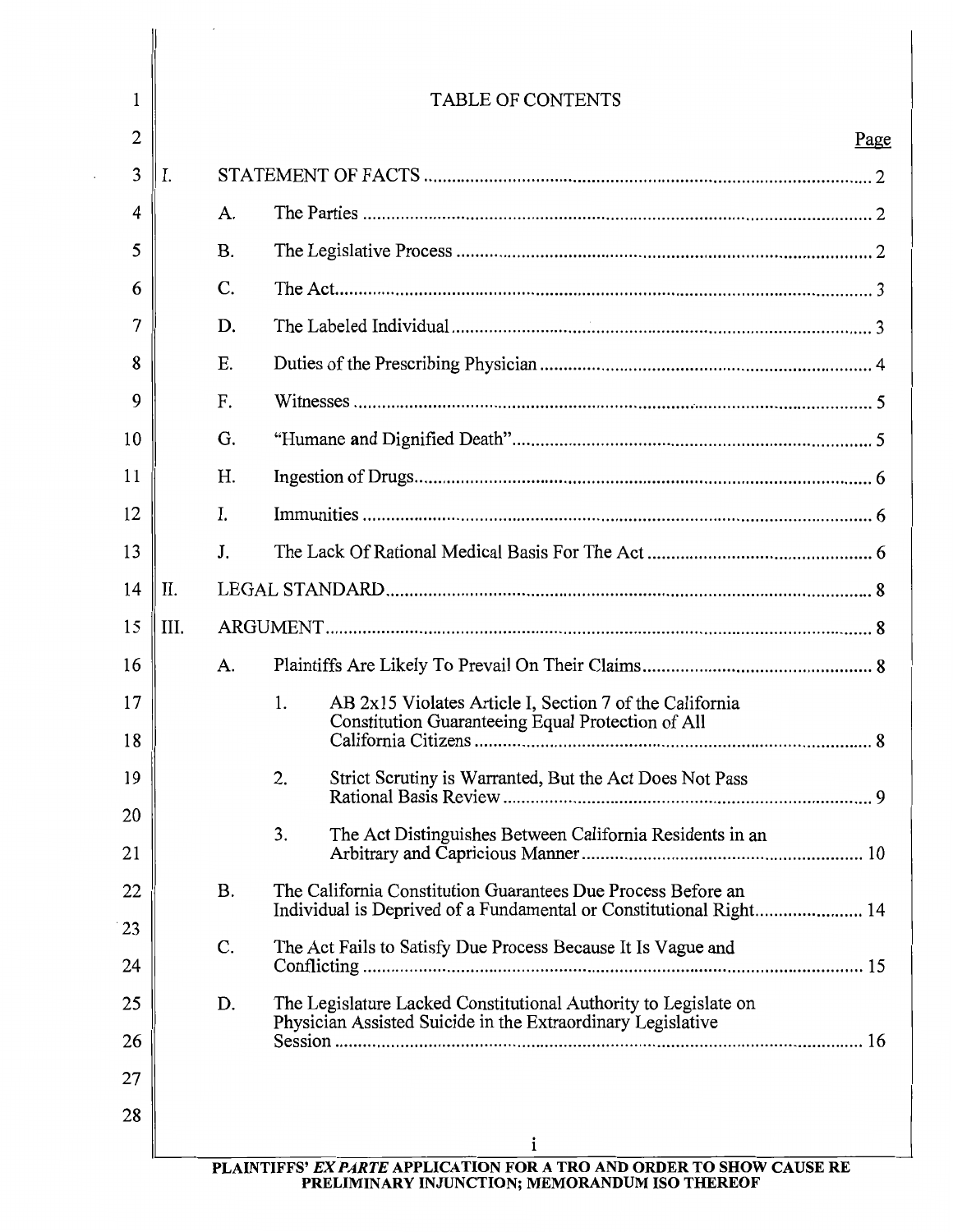| $\mathbf{1}$     |     | Ε. |                                                                                                                         |  |
|------------------|-----|----|-------------------------------------------------------------------------------------------------------------------------|--|
| $\boldsymbol{2}$ | IV. |    |                                                                                                                         |  |
| $\overline{3}$   |     |    |                                                                                                                         |  |
| $\overline{4}$   |     |    |                                                                                                                         |  |
| 5                |     |    |                                                                                                                         |  |
| 6                |     |    |                                                                                                                         |  |
| 7                |     |    |                                                                                                                         |  |
| 8                |     |    |                                                                                                                         |  |
| 9                |     |    |                                                                                                                         |  |
| 10               |     |    |                                                                                                                         |  |
| 11               |     |    |                                                                                                                         |  |
| 12               |     |    |                                                                                                                         |  |
| 13               |     |    |                                                                                                                         |  |
| 14               |     |    |                                                                                                                         |  |
| 15               |     |    |                                                                                                                         |  |
| 16               |     |    |                                                                                                                         |  |
| 17               |     |    |                                                                                                                         |  |
| 18               |     |    |                                                                                                                         |  |
| 19               |     |    |                                                                                                                         |  |
| 20               |     |    |                                                                                                                         |  |
| 21               |     |    |                                                                                                                         |  |
| 22               |     |    |                                                                                                                         |  |
| 23               |     |    |                                                                                                                         |  |
| 24               |     |    |                                                                                                                         |  |
| 25               |     |    |                                                                                                                         |  |
| 26               |     |    |                                                                                                                         |  |
| 27               |     |    |                                                                                                                         |  |
| 28               |     |    |                                                                                                                         |  |
|                  |     |    | $\rm ii$                                                                                                                |  |
|                  |     |    | PLAINTIFFS' EX PARTE APPLICATION FOR A TRO AND ORDER TO SHOW CAUSE RE<br>PRELIMINARY INJUNCTION; MEMORANDUM ISO THEREOF |  |

 $\overline{\phantom{a}}$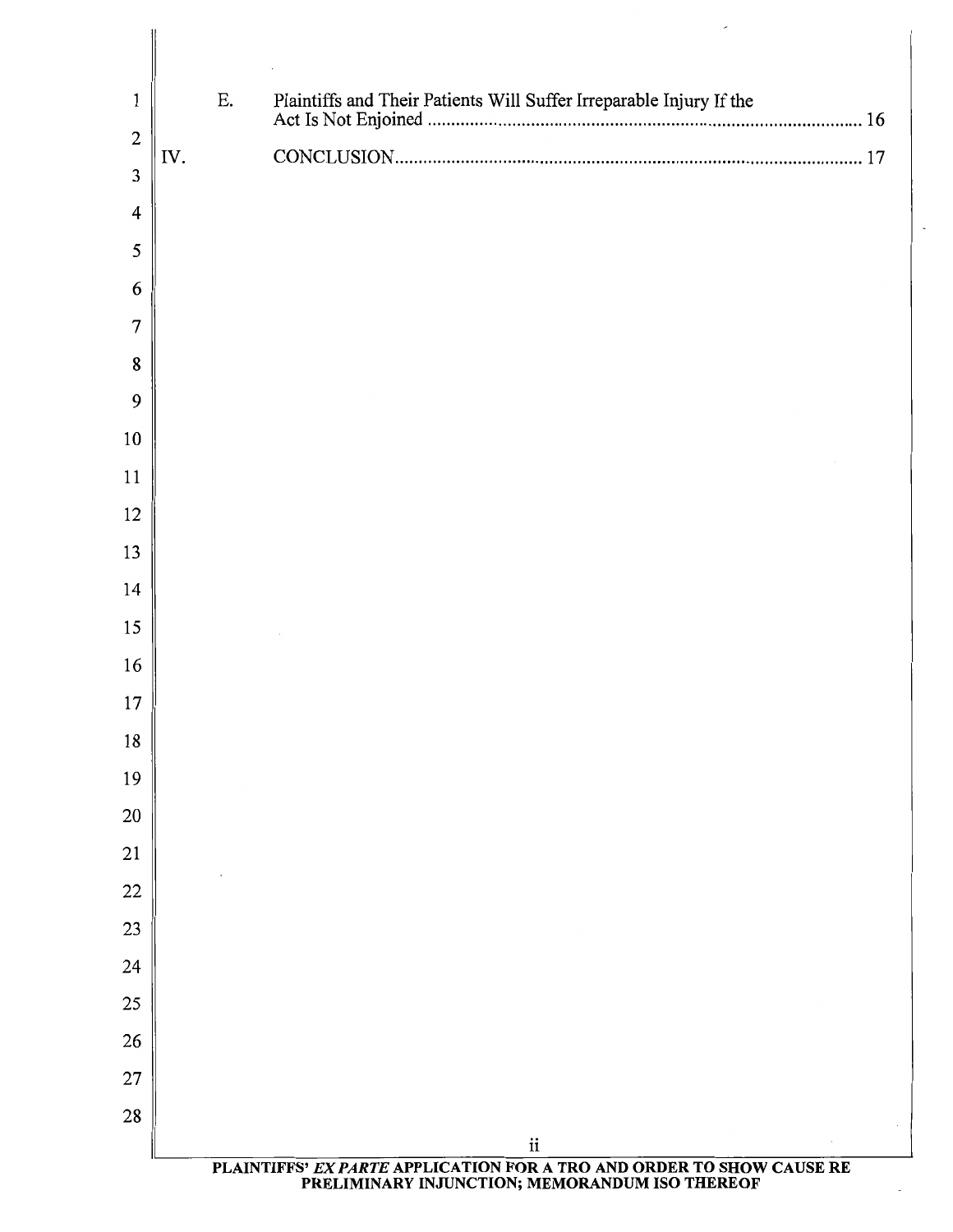| <b>TABLE OF AUTHORITIES</b><br>$\overline{2}$<br>3<br>Cases<br>$\overline{4}$ | Page(s) |
|-------------------------------------------------------------------------------|---------|
|                                                                               |         |
|                                                                               |         |
|                                                                               |         |
| In re Brian J.<br>5                                                           |         |
| 6<br>Butt v. State of Calif.                                                  |         |
| 7                                                                             |         |
| 8<br>Church of Christ in Hollywood v. Superior Court                          |         |
| 9                                                                             |         |
| Cohan v. Alvord<br>10                                                         |         |
| 11<br>Continental Baking Co. v. Katz                                          |         |
| 12                                                                            |         |
| 13<br>D'Amico v. Bd. of Medical Examiners                                     |         |
| 14                                                                            |         |
| Donaldson v. Lungren<br>15                                                    |         |
| 16<br>Donrovich-Odonnell v. Harris                                            |         |
| 17                                                                            |         |
| Kasler v. Lockyer<br>18                                                       |         |
| 19                                                                            |         |
| Lee v. Oregon<br>20<br>(1995) 891 F.Supp. 1429, rev'd on other grounds,       |         |
| 21                                                                            |         |
| In re Marilyn H.<br>22                                                        |         |
| 23                                                                            |         |
| Martin v. Riley<br>24                                                         |         |
| 25<br>Nutro Products, Inc. v. Cole Grain Co.                                  |         |
| 26                                                                            |         |
| People v. Curry<br>27                                                         |         |
| 28                                                                            |         |
| iii<br>PLAINTIFFS' EX PARTE APPLICATION FOR A TRO AND ORDER TO SHOW CAUSE RE  |         |

PRELIMINARY INJUNCTION; MEMORANDUM ISO THEREOF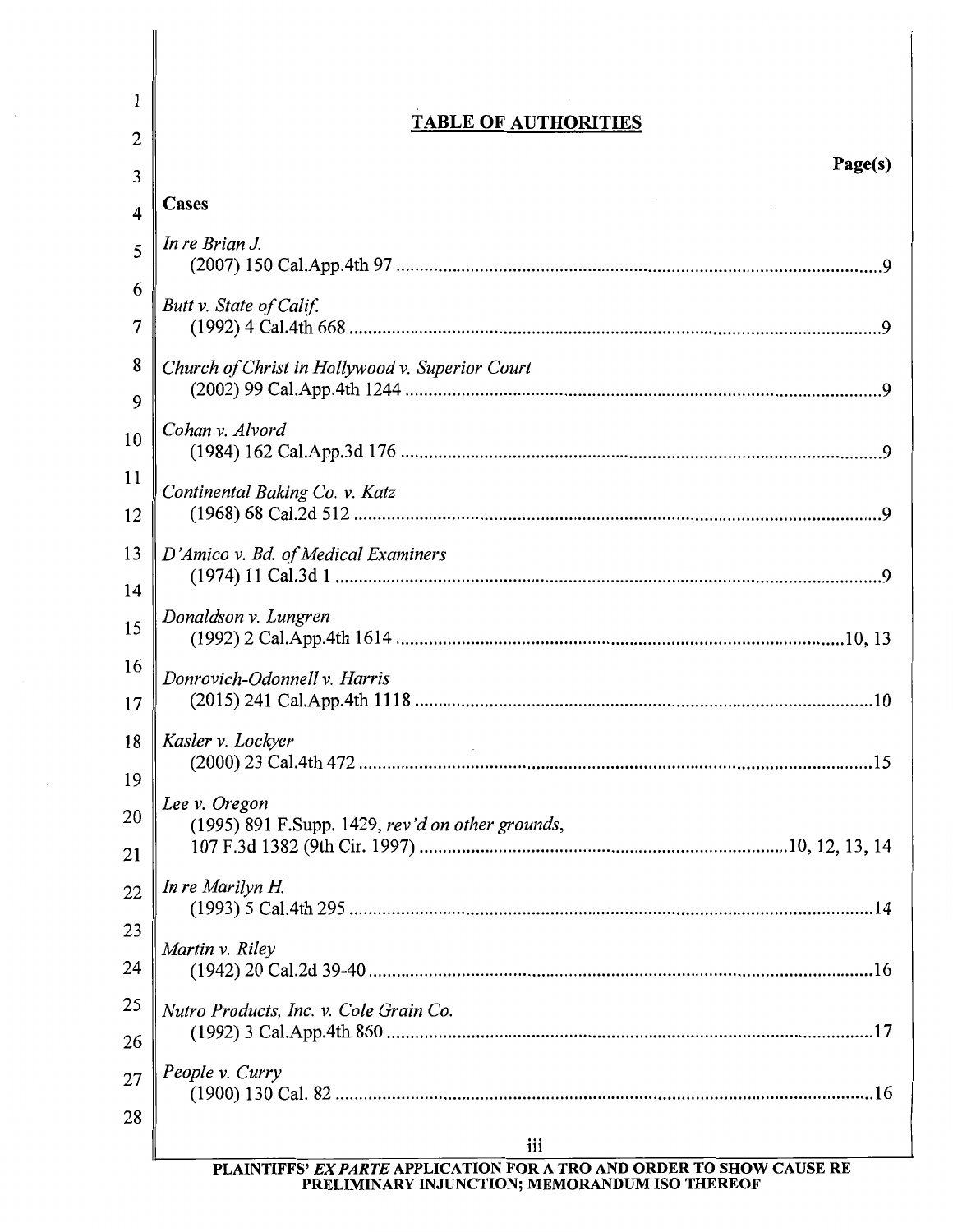| 1              | People v. Heitzman        |  |  |
|----------------|---------------------------|--|--|
| $\overline{c}$ |                           |  |  |
| $\overline{3}$ | People v. Litmon          |  |  |
| 4<br>5         | People v. Olivas          |  |  |
| 6              | People v. Ramirez         |  |  |
| $\overline{7}$ |                           |  |  |
| 8              | People v. Wutzke          |  |  |
| 9              | Robbins v. Superior Court |  |  |
| 10             |                           |  |  |
| 11             | Warden v. State Bar       |  |  |
| 12             |                           |  |  |
| 13             | White v. Davis            |  |  |
| 14             | <b>Statutes</b>           |  |  |
| 15             | Cal. Health & Safety Code |  |  |
| 16             |                           |  |  |
| 17             |                           |  |  |
| 18             |                           |  |  |
| 19             |                           |  |  |
|                |                           |  |  |
| 20             | Cal. Prob. Code           |  |  |
| 21             |                           |  |  |
| 22             | Cal. Wel. & Inst. Code    |  |  |
| 23             |                           |  |  |
| 24             | Cal. Penal Code           |  |  |
| 25             |                           |  |  |
|                | <b>Other Authorities</b>  |  |  |
| 26             |                           |  |  |
| 27             |                           |  |  |
| 28             |                           |  |  |
|                | iv                        |  |  |

PLAINTIFFS' EX PARTE APPLICATION FOR A TRO AND ORDER TO SHOW CAUSE RE<br>PRELIMINARY INJUNCTION; MEMORANDUM ISO THEREOF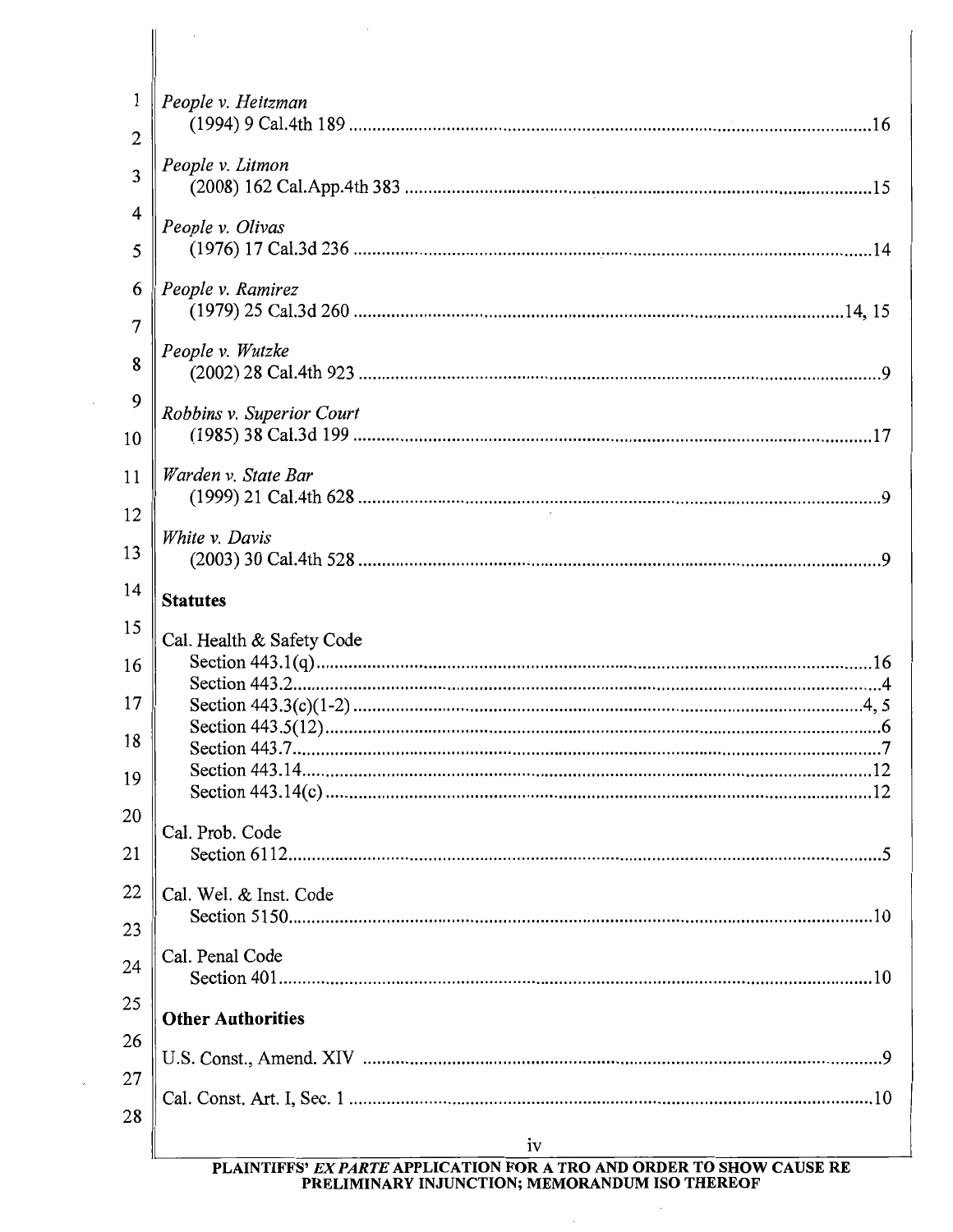| $\mathbf{1}$                     |                                                                                       |
|----------------------------------|---------------------------------------------------------------------------------------|
|                                  |                                                                                       |
| $\overline{2}$<br>$\mathfrak{Z}$ |                                                                                       |
| $\overline{4}$                   |                                                                                       |
| $\mathfrak{S}$                   |                                                                                       |
| 6                                |                                                                                       |
| 7                                |                                                                                       |
| 8                                |                                                                                       |
| 9                                |                                                                                       |
| 10                               |                                                                                       |
| 11                               |                                                                                       |
| 12                               |                                                                                       |
| 13                               |                                                                                       |
| 14                               |                                                                                       |
| 15                               |                                                                                       |
| 16                               |                                                                                       |
| 17                               |                                                                                       |
| 18                               |                                                                                       |
| 19                               |                                                                                       |
| 20                               |                                                                                       |
| 21                               |                                                                                       |
| 22                               |                                                                                       |
| 23                               |                                                                                       |
| 24                               |                                                                                       |
| 25                               |                                                                                       |
| 26                               |                                                                                       |
| 27                               |                                                                                       |
| 28                               |                                                                                       |
|                                  | $\mathbf{V}$<br>PLAINTIFFS' EX PARTE APPLICATION FOR A TRO AND ORDER TO SHOW CAUSE RE |

 $\boldsymbol{\beta}$ 

## PRELIMINARY INJUNCTION; MEMORANDUM ISO THEREOF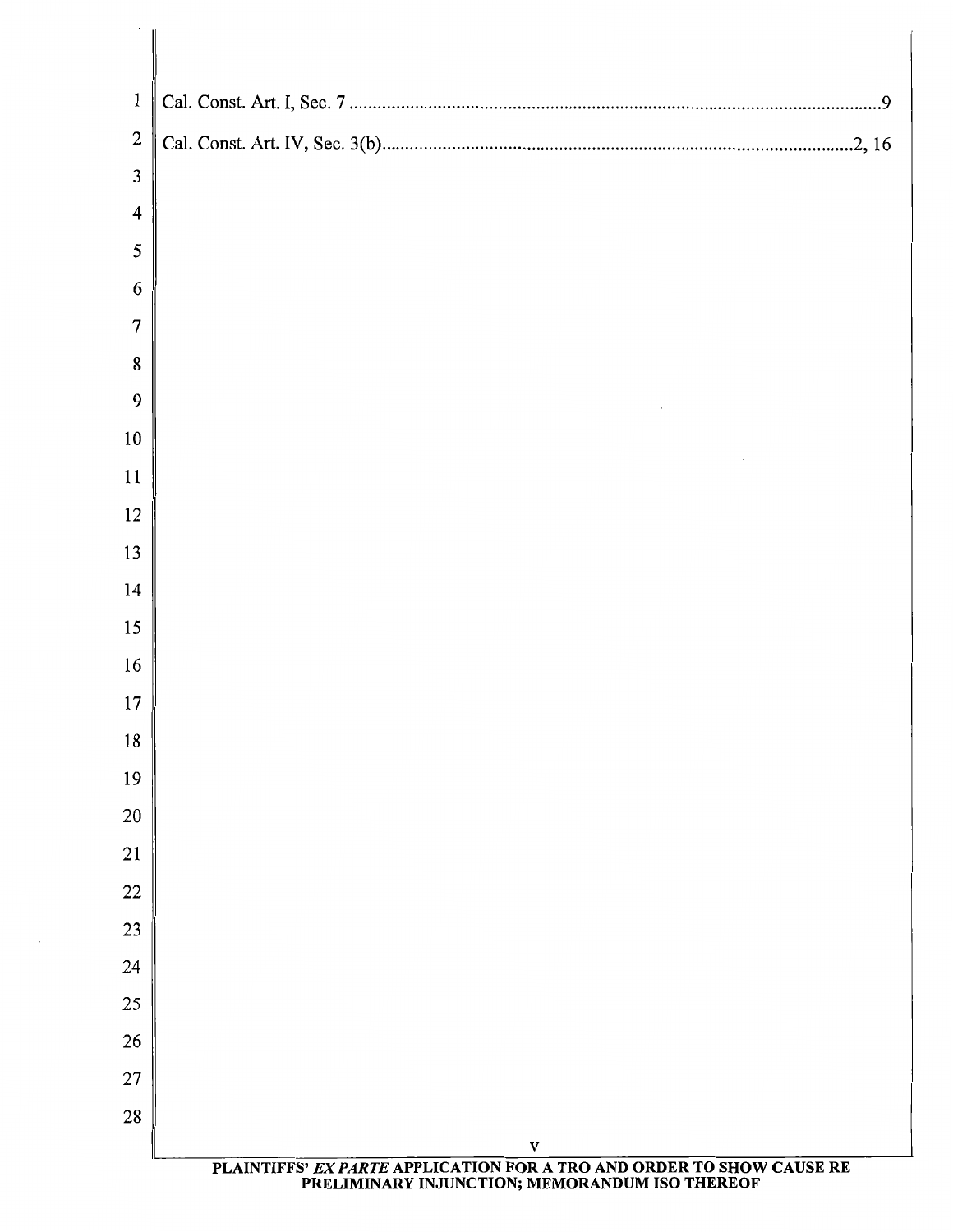1 In September 2015, proponents of physician-assisted suicide, after failing to pass a bill in 2  $\mathbb C$  California's regular legislative session, hijacked the extraordinary legislative session convened 3 for the purpose of passing legislation to secure funding for health care and "promote the health of 4 Californians," and instead passed AB2x15, the End of Life Option Act ("the Act").

5 Contrary to the professed purpose of the extraordinary session, the Act does not fund, or  $6 \parallel$  even improve, Californians' health care. Instead, it allows physicians to prescribe lethal drugs to 7 individuals who meet certain statutorily-defined criteria, even though the physician knows that 8 the defined individuals receiving those drugs intend to use them to end, or at least attempt to end, 9 their own lives. The Act, passed in the haste of an extraordinary session, raises grave concerns  $10$  of constitutional import.

11 The first is that the Act carves out arbitrary distinctions between those who are denied the 12 protections derived from laws relating to suicide and assisted suicide and those who are fully 13 protected by those same laws. Plaintiffs are doctors who regularly treat seriously ill individuals. 14 The Act defines some of these individuals as having a "terminal disease" because a doctor may 15 give them six months or less to live. But the business of prognosticating a patient's future 16 lifespan is inherently limited, if not altogether flawed. While some "qualified individuals" will 17 die within six months, many will not. Some may live months or years longer than once 18 expected. In some cases, with appropriate medical intervention, so-called "qualified individuals" 19  $\parallel$  may live indefinitely.

20 Despite all of this uncertainty, patients who are given a six-month prognosis are denied 21 protections afforded by laws covering a range of topics, including suicide, homicide, mental  $22$  illness, and elder abuse. They further lose legal protections requiring doctors to provide 23  $\parallel$  reasonable professional care in executing their duties under the Act.<sup>1</sup> And the Legislature has 24  $\parallel$  stripped these rights from the citizens the Act targets at the very time when these citizens most 25 need competent medical care and thorough legal protection. The arbitrary nature of the labels

26

<sup>27</sup>  28 <sup>1</sup> Indeed, this must be so by definition, since the Legislature has decided to override the medical profession's judgment that rendering suicide aid is not consistent with any reasonable standard of care. (See Declaration of Philip Dreisbach ("Dreisbach Decl."),  $\P$ [ 7-12.)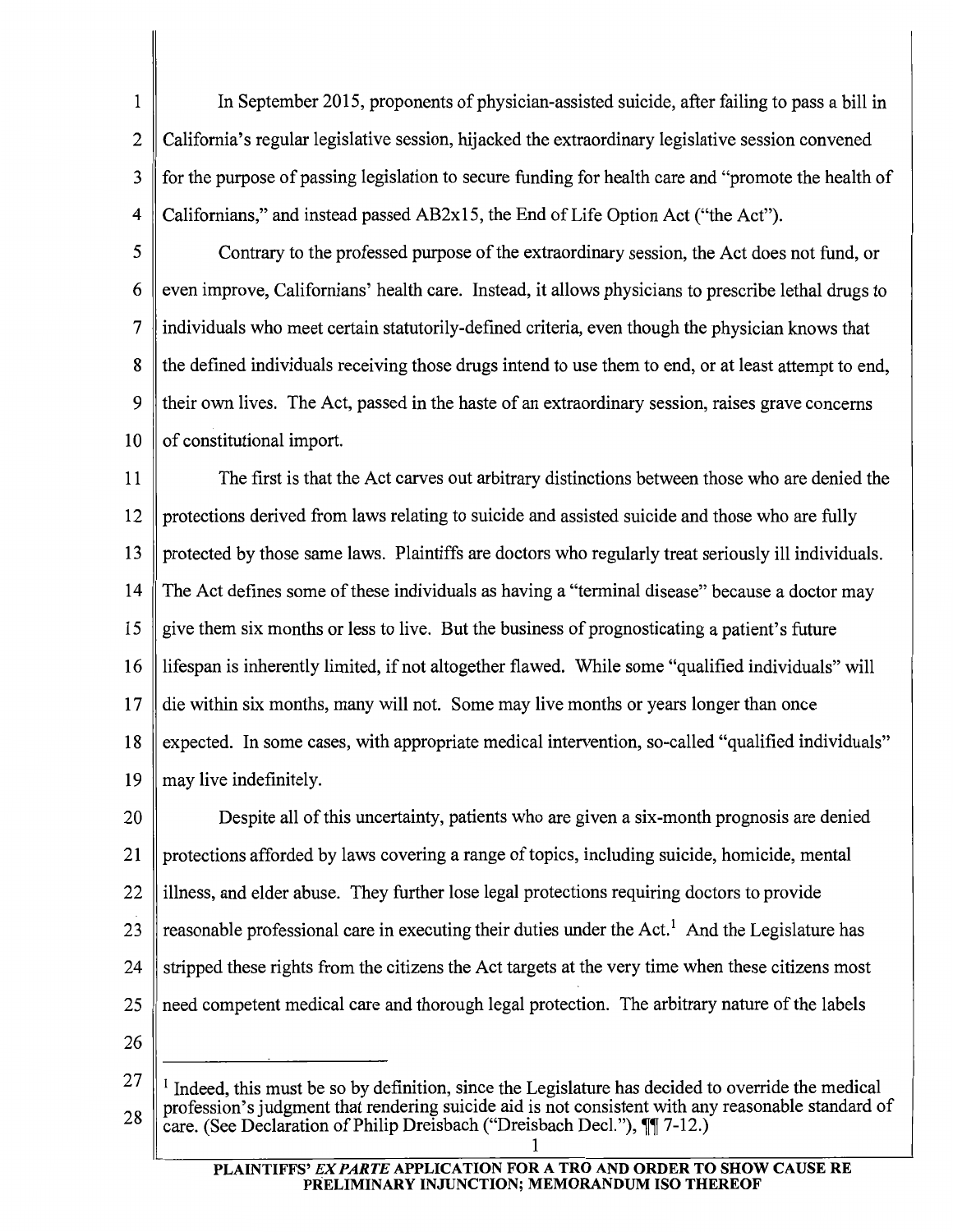1 placed on these vulnerable patients violates both due process and equal protection principles 2 guaranteed by the United States and California Constitutions.

3 Moreover, the Legislature's departure from the express purposes for convening the 4 extraordinary session violated Article 4, Section 3(b) of the California Constitution. An 5 extraordinary session can only be convened for an express purpose. Because the Act was outside 6  $\parallel$  of the scope of the extraordinary legislative session, it must be stricken.

## 7 || **I. STATEMENT OF FACTS**

## 8 | A. The Parties

9 Plaintiffs are California doctors, or in the case of the American Academy of Medical 10 Ethics, an organization with California doctors as part of its membership, who treat patients 11 meeting the Act's arbitrary definition of having a "terminal disease." They bring this action to 12 protect the rights of their patients to be protected by law, like other California citizens, from 13 being assisted in committing suicide, from receiving substandard medical care, and from having 14 untreated depression and mental conditions lead to suicide. Defendant is the District Attorney of 15 Riverside County, charged with enforcing provisions of criminal law to which the Act creates an 16  $\parallel$  exception.

## 17 B. The Legislative Process

18 For two decades, the Legislature has intermittently attempted to legalize physician-19 assisted suicide. [Assem. Bill No. 1080 (1995-1996 Reg. Sess.) [The Death With Dignity Act]; 20 Assem. Bill No. 1310 (1995-1995 Reg. Sess.) [same]; Assem. Bill No. 1592 (1999-2000 Reg. 21 Sess.) [same]; Assem. Bill No. 654 (2005-2006 Reg. Sess. [California Compassionate Choices 22 Act]); Assem. Bill No. 651 (2005-2006 Reg. Sess. [same]); Assem. Bill No. 374 (2007-2008 23 Reg. Sess.) [same]. These attempts followed California voters' rejection of Proposition 161, an 24 initiative that would have legalized the practice of physician-assisted suicide. 25 **Proponents of assisted suicide suffered their most recent defeat in 2015, when, in July** 26 2015, Senate Bill No. 128 failed to garner the necessary votes in the Assembly Health 27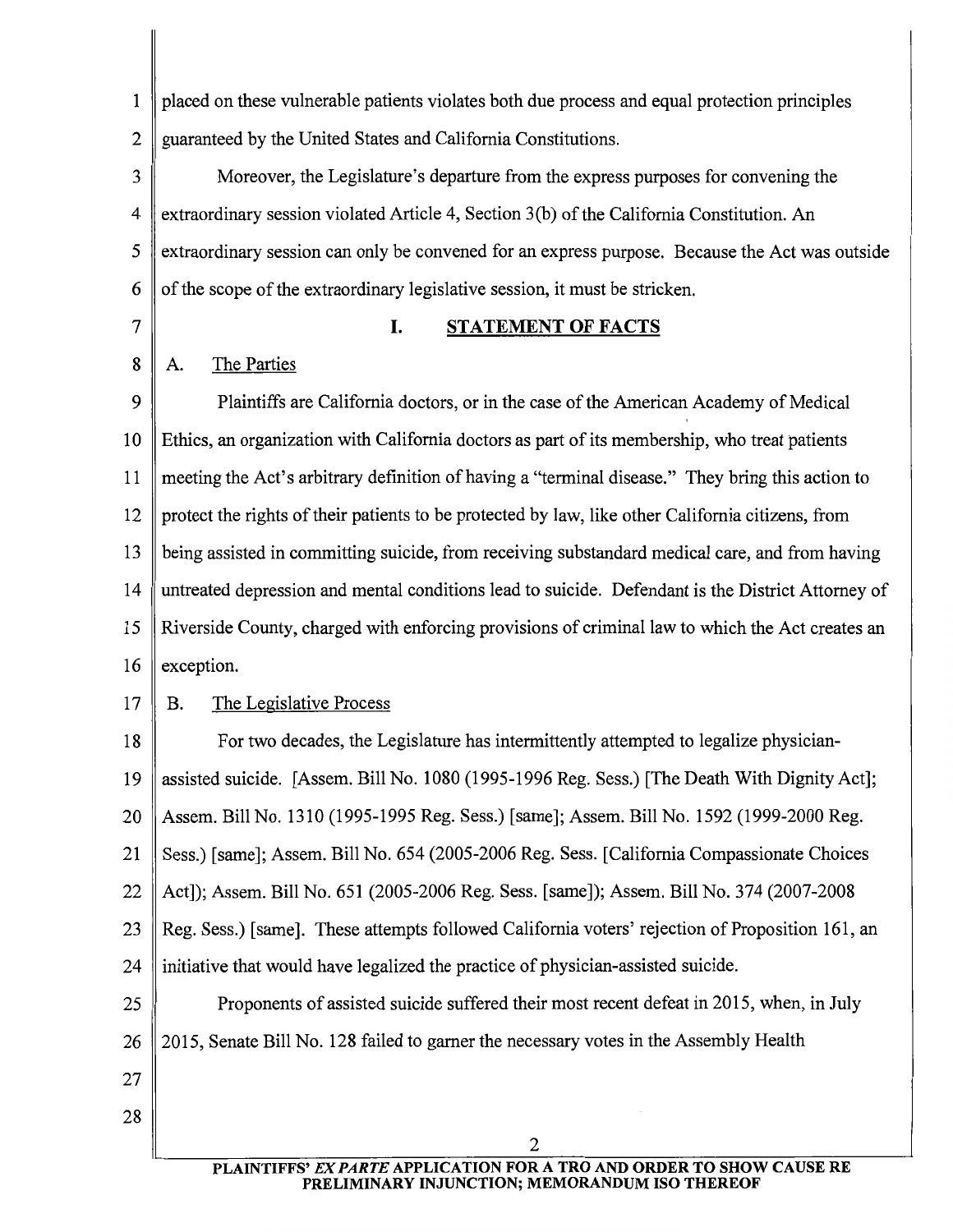1 Committee to pass out of that Committee.<sup>2</sup> SB 128 was referred to the 19-member Assembly 2 Health Committee on June 11, 2015 and was scheduled for a vote only days later. Members of 3 the Assembly Health Committee expressed such grave concerns about SB 128 that the bill's 4 author cancelled a June 23 hearing and vote. The cancelled hearing was rescheduled for July 7, 5 2015; however, it too was cancelled because a majority of the Assembly Health Committee 6 continued to oppose the bill.<sup>3</sup>

7 On June 16, 2015, Governor Jerry Brown issued a proclamation convening an 8 extraordinary legislative session to confront budget shortfalls threatening the provision of health 9 care services to low-income Californians. On June 24, 2015, the day after the Assembly Health 10 Committee cancelled the first vote on SB 128, a 13-member Extraordinary Session Public Health 11 Committee was formed for the extraordinary session. On September 11, 2015, the Legislature, 12 sitting in extraordinary session, passed AB2x15, the Act. Three weeks later, Governor Brown 13 signed AB2x15 into law. The Act comes into effect on June 9, 2016, 90 days after the 14 extraordinary legislative session closed.

## $15 \parallel C$ . The Act

16 The Act's main purposes are to (1) allow terminally ill persons to ingest drugs prescribed  $17$  by a physician that will end their lives, and (2) reclassify deaths committed under the Act as non-18 suicide, as it remains a felony in California to assist or abet "suicide." The Act's key provision is 19 to label certain individuals with a "terminal disease," thus removing them from a panoply of 20 protections otherwise present in California law.

- 21 | D. The Labeled Individual
- 22 An adult resident of California qualifies to receive lethal drugs if  $(1)$  he or she is
- 23 diagnosed with a "terminal disease;" (2) two oral requests are made at least 15 days apart, in
- 24

25

- 26 27 <sup>2</sup> Alexei Koseff, *California Assisted Death Bill Appears Finished For The Year*, SACRAMENTO BEE (July 7, 2015), available at http://www.sacbee.com/news/politics-government/capitolalert/article26660032.html.
- 3 See http://www.leginfo.ca.gov/pub/15-16/bill/sen/sb\_Ol01-
- 28 0150/sb\_128\_bi11\_20150707 \_history.html (last visited 6/2/2016); see also *supra* note 2.

#### PLAINTIFFS' EX PARTE APPLICATION FOR A TRO AND ORDER TO SHOW CAUSE RE PRELIMINARY INJUNCTION; MEMORANDUM ISO THEREOF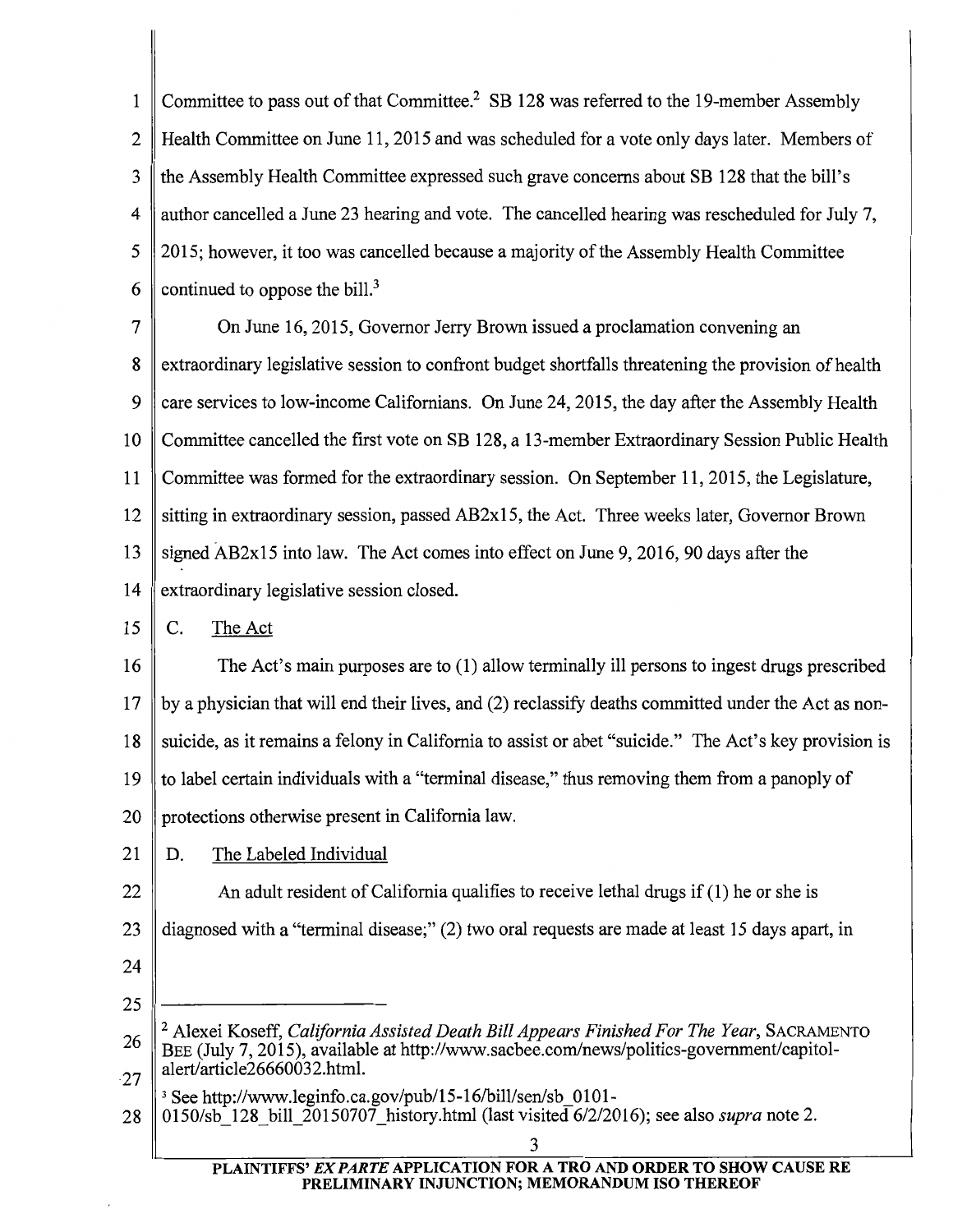1  $\parallel$  addition to one written request on a state-mandated form; and (3) the resident has the physical 2 and mental ability to self-administer the drugs.<sup>4</sup> (Cal. Health & Safety Code §§ 443.2, 443.3).

3 The Act defines "terminal disease" as "an incurable and irreversible disease that has been 4 medically confirmed and will, within reasonable medical judgment, result in death within six 5 || months." *(Id.* at  $\S$  443.1(q).)

## 6 E. Duties of the Prescribing Physician

7 Before prescribing lethal drugs, a physician participating in the Act must determine if the 8 individual has a terminal disease and "has the capacity to make medical decisions." *(Id* at§§ 9  $\parallel$  443.1(d), 443.5(a).) Only if the prescribing physician is alert to pre-existing indications of a 10 mental disorder must the requesting individual be referred for assessment by a mental health 11 | specialist. *(Id.* at § 443.1(k).) If such a referral is made, no lethal drugs may be prescribed until 12 the specialist determines that the individual has the capacity to make medical decisions and is not 13 suffering from impaired judgment due to a mental disorder. *(Id)* 

14 In addition to providing the individual with certain information, the prescribing physician 15 must also refer the individual to a second physician to confirm the diagnosis and prognosis of the 16 terminal disease, and to confirm that the individual has the capacity to make medical decisions. 17 *(Id* at§ 443.5 (a)(3).) In contrast to the prescribing physician, who needs no particular specialty 18 at all, the second physician must be "qualified by specialty or experience to make a professional 19 diagnosis and prognosis regarding an individual's terminal disease." *(Id)* However, the Act 20 does not specify any objective standards for such qualifications.

21 The prescribing physician is also tasked with confirming that the individual's request 22 "does not arise from coercion or undue influence by another person." *(Id.* at 443.5(a).) There is 23 no requirement that either the prescribing or the consulting physician need have any training in 24 detecting coercion or undue influence, nor is he or she required to take any steps beyond 25 speaking with the patient out of the presence of others (other than an interpreter).

- 26
- 27

<sup>28</sup>  <sup>4</sup> For this reason, while the law takes effect on June 9, 2016, the earliest someone can receive drugs for the purpose of committing suicide is June 24, 2016.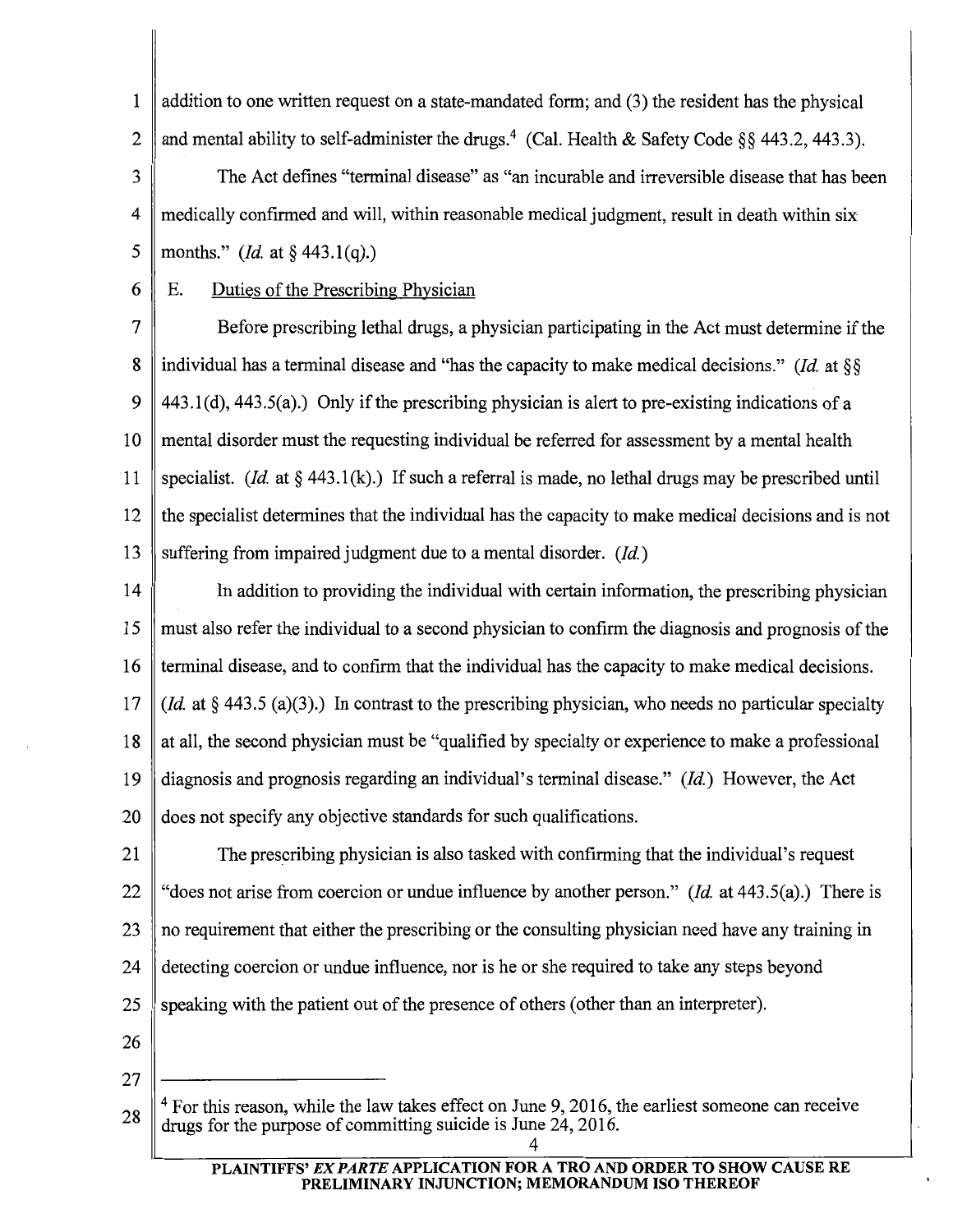1 F. Witnesses

2 The Act requires that two individuals "witness" the Labeled Individual's written request 3 for lethal drugs. *(Id.* at  $\S$  443.3(c)(1-2).) Persons "entitled to a portion of the individual's estate 4 upon death" or who own "a health care facility where the individual is receiving medical 5 treatment or resides" may be witnesses. *(Id; cf* Cal. Prob. Code § 6112 [creating presumption 6 that interested witness to will obtained bequest "by duress, menace, fraud, or undue influence"].) 7 Witnesses need not know or have even spoken with the Labeled Individual, yet the Act allows 8 witnesses to attest that the Labeled Individual voluntarily signed the request, is believed to be of 9 sound mind, and is not under the influence of duress, fraud, or undue influence. (Cal. Health  $\&$ 10 Safety Code§ 443.3(c)(l-2).)

11 G. "Humane and Dignified Death"

12 The Act provides exact language for the written request forms. A form must state that 13 the request is for "an aid-in-dying drug that will end my life in a humane and dignified manner." 14 *(Id.* at § 443.11(a).) But published reports demonstrate that even the most common assisted-15 suicide drugs (and the Act does not restrict what drugs physicians may prescribe) can cause 16 numerous complications considered neither "humane" nor "dignified" by most patients. The 17 New England Journal of Medicine, for instance, has reported numerous problems with assisted 18 suicide from physicians' experiences in the Netherlands.<sup>5</sup> Its report found that 23% of 19 physician-assisted suicide cases were complicated by vomiting or other problems with 20 completion. Chillingly, in most of these cases, physicians intervened to end the person's life 21 with a lethal injection, which thus became cases of euthanasia. *(Id)*  22 | Likewise, Oregon's annual reports on its assisted suicide law indicate numerous 23 complications from the drugs prescribed there, with patients reportedly vomiting up and 24 25

26

#### PLAINTIFFS' EX PARTE APPLICATION FOR A TRO AND ORDER TO SHOW CAUSE RE PRELIMINARY INJUNCTION; MEMORANDUM ISO THEREOF

<sup>5</sup> See Johanna H. Groenewoud, *et al.,* "Clinical Problems with the Performance of Euthanasia 27 and Physician-Assisted Suicide in the Netherlands," 342 *New England* J. *of Med* (Feb. 24, 2000), pp. 553-55, available at

<sup>28</sup> http://www.nejm.org/doi/full/10.1056/NEJM200002243420805#t=article.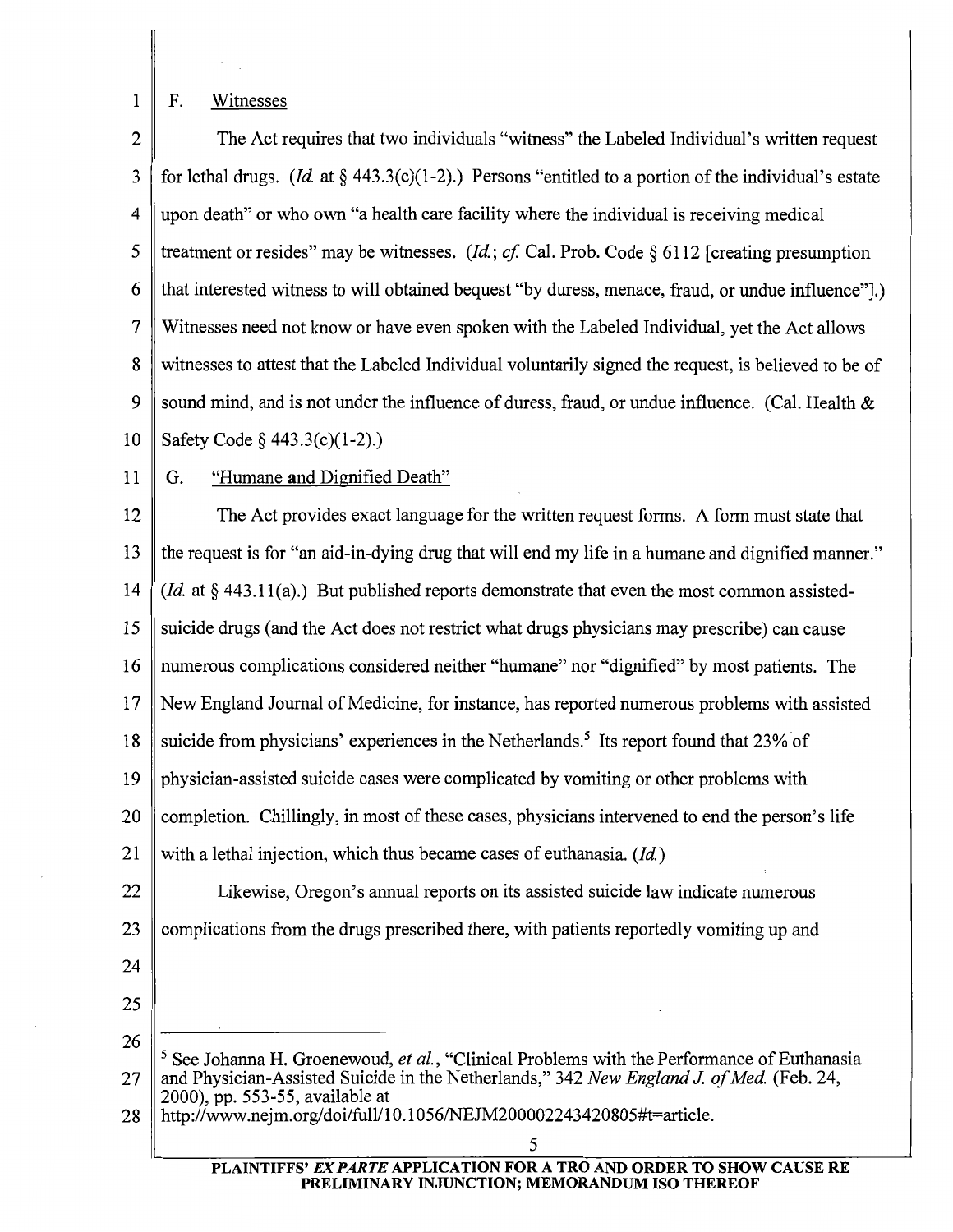1 regurgitating the drugs, going into comas, lingering for days to months, recovering and dying of 2  $\parallel$  natural causes later, and sometimes simply not dying at all.<sup>6</sup>

 $3 \parallel H$ . Ingestion of Drugs

4 Once in possession of the lethal drugs, the Labeled Individual may ingest them days, 5 weeks, or months after receiving them. The Act does not require that ingestion take place under 6 a physician's supervision, nor does it make any other provision to protect the patients that may 7 later ingest the drugs under undue influence, depression or mental and/or emotional disability, or 8 even by way of involuntary administration at the hands of another. The Act states that 9 physicians should give patients a "final attestation form" to be filled out within "48 hours prior to 10 the qualified individual choosing to self-administer the aid-in-dying drug." (Cal. Health  $\&$ 11 Safety Code§ 443.5(12).) But there is no repercussion if the patient does not fill out the form, 12 and no additional investigation into the death takes place.

13 | I. Immunities

14 The Act provides for a wide swath of criminal and civil immunity, as well as immunity 15 from administrative or professional penalties, arising from any diagnosis, prognosis, or judgment 16 of capacity made under the Act. *(Id.* at  $\S$  443.16(a).) Under the Act, physicians are not even 17 held to a good faith standard; they can act negligently, incompetently, or maliciously and still 18 enjoy nearly complete immunity, so long as the Act's formalities are observed. *(Id.)* 

19 J. The Lack Of Rational Basis For The Act

20 The Act is based on a number of surmises and assumptions not reflected in real-world 21 medical practice. Potential coverage under the Act triggers when a doctor gives a prognosis of 22 six months or less to live. *(Id.* at § 443.19.) But it is nearly impossible for doctors to accurately 23 predict how long a seriously ill person may live. (Declaration of George Delgado, M.D. 24  $\|$  ("Delgado Decl."),  $\|$  6; Declaration of Sang-Hoon Ahn, M.D. ("Ahn Decl."),  $\|$  $\|$  10-11; 25 Dreisbach Decl.,  $\P$ [15-16.) In the example of hospice care, for instance, Medicare requires

<sup>27</sup>  <sup>6</sup> The State of Oregon has published 18 annual reports on assisted suicide. See Death with Dignity Annual Reports, Oregon Health Authority, available at

<sup>28</sup>  https://public.health.oregon.gov/ProviderPartnerResources/EvaluationResearch/DeathwithDignit yAct/Pages/ar-index.aspx.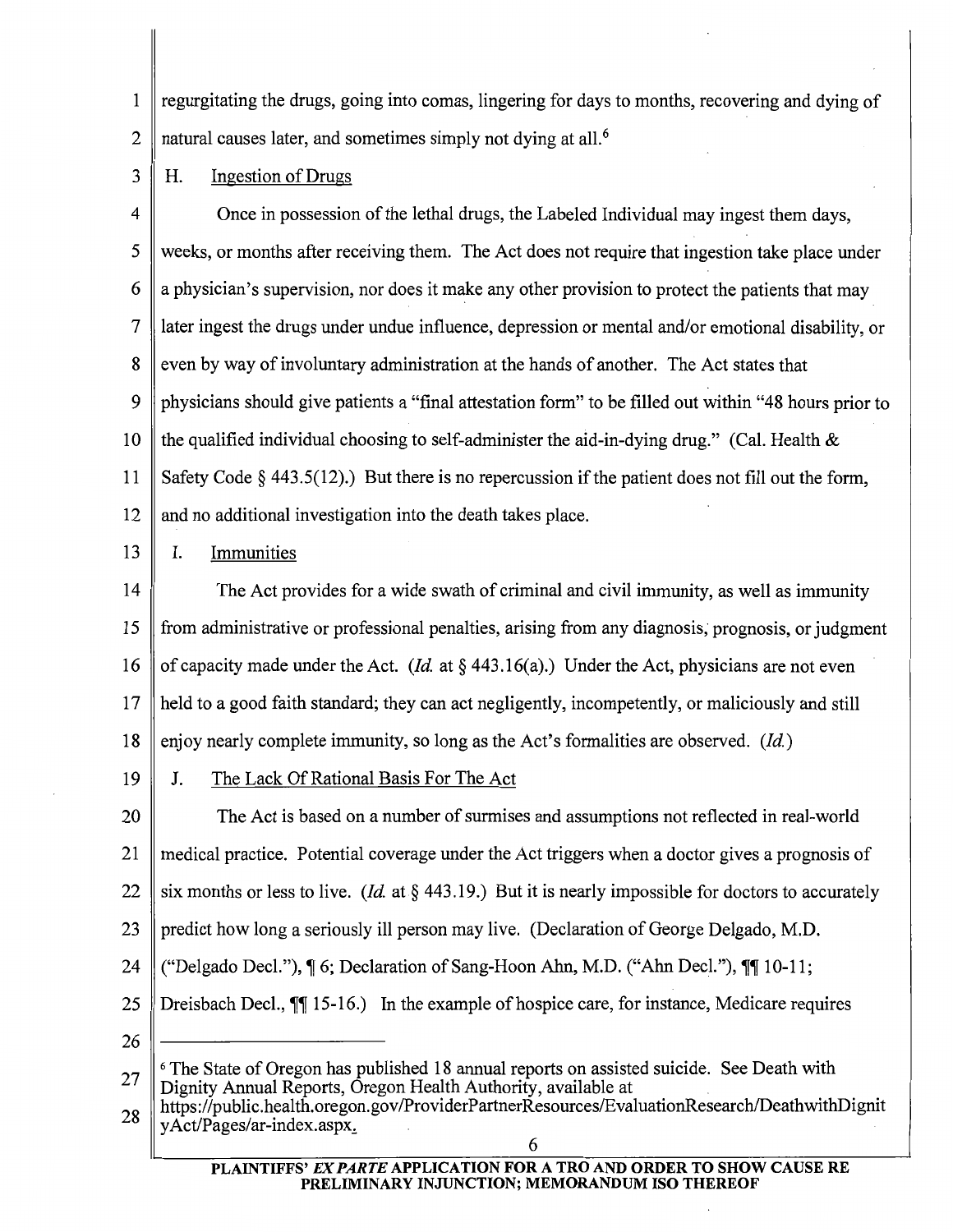1 hospice patients to be certified as having less than six months to live. (Delgado Decl.,  $\P$ 7.) 2 Nonetheless, 30% of patients who enter hospice care live longer than six months. (*Id.*) In some 3 cases, patients out-live their expected prognosis not merely by days, but by decades. (Id.) And, 4 in any event, responsible doctors do not offer declarative statements on individual patient 5 || prognoses. (Dreisbach Decl.,  $\P$ 16.)

6 The subjective nature of the prognosis required by the Act is magnified by the natural 7 Trust and reliance that patients put in their doctors. (Delgado Decl.,  $\P$  12; Ahn Decl.,  $\P$  14.) 8 Patients are extremely sensitive to suggestions made by their physicians. (Id.) There is 9 significant risk that patients will read too much into a doctor's statements  $(Id.)$ 

10 Despite these realties, the Act presumes that a person facing a six-month diagnosis is 11 mentally prepared and freely able to make his or her choice to seek suicide assistance, absent 12 some vague notion of "mental disorder." (Cal. Health & Safety Code  $\P$  443.7.) Hence, the Act 13  $\parallel$  requires no consultation with a mental-health specialist unless, in the prescribing physician's 14 Subjective judgment, there is some pre-existing or express sign of mental disorder. (*Id.*) But in 15 reality, there is an unbreakable causal link between mental disorders like depression and suicidal 16 thoughts. Depression is the foremost cause of suicide, and a vast majority of suicides are 17 || associated with mental disorders. (Declaration of Aaron Kheriaty, M.D. ("Kheriaty Decl.),  $\P\P$  5-18  $\,$  6.) Fifty-nine percent of those who commit suicide suffer from depression. (*Id.*) Suicides rarely 19 occur in the absence of depression, and patients are naturally fearful and depressed when they 20 receive news of serious illness. (*Id.*) Their suggestiveness to extreme measures, as in the option 21 of suicide, is at its height.<sup>7</sup> (Id.,  $\P\P$ 11-12, 17-18; Delgado Decl.,  $\P$ 14; Toffler Decl.,  $\P$  $\P$  13-15.)

- 22
- 23 24

25 26  $^7$  This problem is exacerbated because the Act's flaws will lead many doctors to refuse patient assistance. If the doctor most familiar with the patient, his health history, and his family situation decides that the individual is not qualified to receive drugs under the Act, a different "participating" doctor can write the prescription. This is precisely what happened with the first  $27 \parallel$  patient to receive lethal drugs in Oregon. (Declaration of William Toffler ("Toffler Decl."),  $\P$ 16.)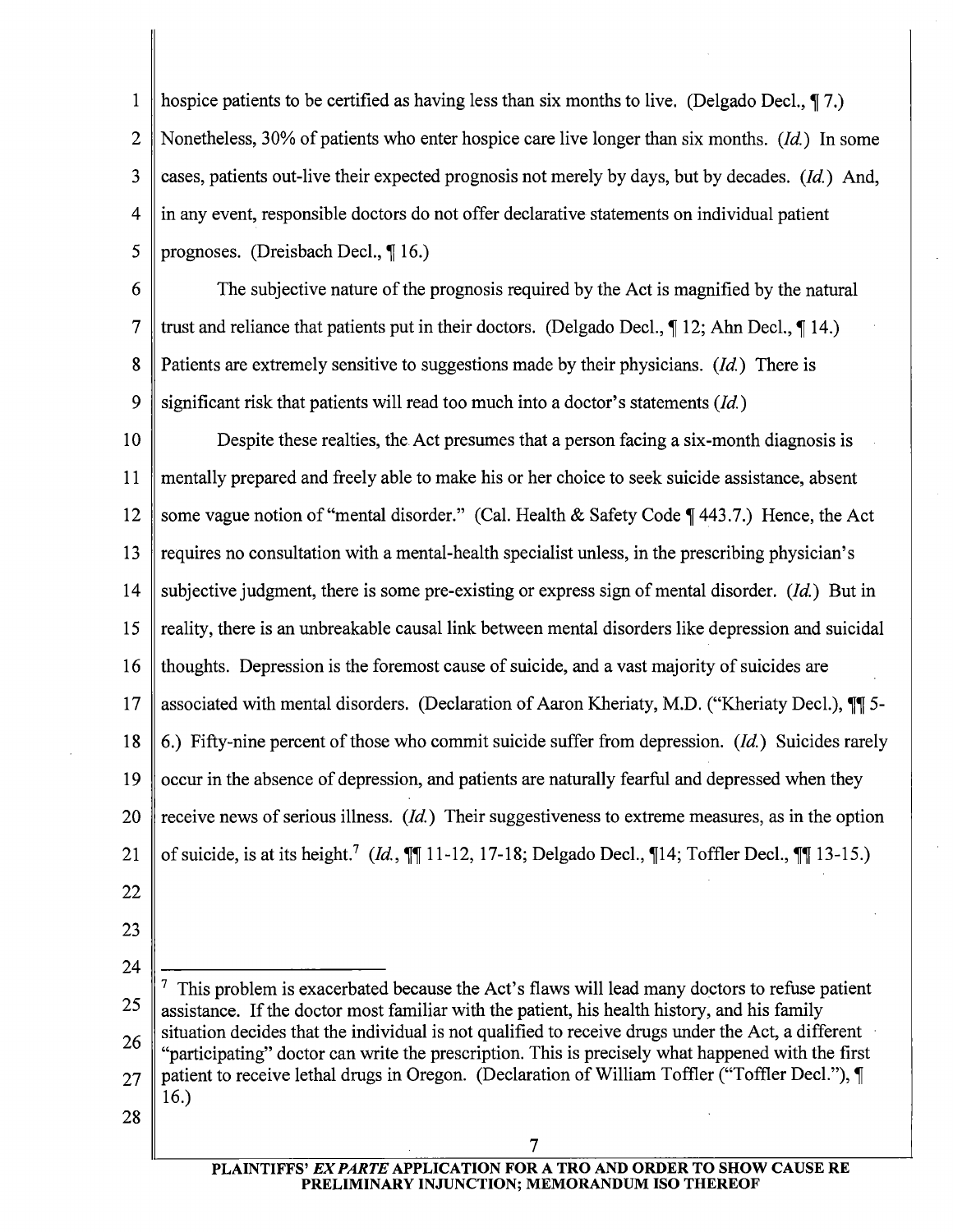## 1 || II. LEGAL STANDARD

| $\overline{2}$ | Among other circumstances, injunctive relief is appropriate when a threatened action                    |  |  |  |
|----------------|---------------------------------------------------------------------------------------------------------|--|--|--|
| 3              | would violate "the rights of another party to the action respecting the subject of the action, []       |  |  |  |
| 4              | tending to render the judgment ineffectual." (Cal. Civ. Proc. Code $\S$ 526 (a)(2)-(4); see also        |  |  |  |
| 5              | White v. Davis (2003) 30 Cal.4th 528, 554.) A superior court must evaluate two interrelated             |  |  |  |
| 6              | factors when ruling on a request for a temporary restraining order or a preliminary injunction:         |  |  |  |
| 7              | (1) the likelihood that the plaintiff will prevail on the merits at trial and (2) the interim harm that |  |  |  |
| 8              | the plaintiff [would be] likely to sustain if the injunction were denied as compared to the harm        |  |  |  |
| 9              | that the defendant [would be] likely to suffer if the preliminary injunction were issued." (Id. at      |  |  |  |
| 10             | 554.) The greater the plaintiff's showing on one of these elements, the less must be shown on           |  |  |  |
| 11             | the other to support an injunction. (Church of Christ in Hollywood v. Superior Court (2002) 99          |  |  |  |
| 12             | Cal.App.4th 1244, 1251-52; Butt v. State of Calif. (1992) 4 Cal.4th 668, 678.) The general              |  |  |  |
| 13             | purpose of injunctive relief is to preserve the status quo until a final determination can be made      |  |  |  |
| 14             | on the merits of the action, thereby minimizing the harm that an erroneous interim decision may         |  |  |  |
| 15             | cause. (See Continental Baking Co. v. Katz (1968) 68 Cal.2d 512, 528; White, 30 Cal.4th at              |  |  |  |
| 16             | 554.)                                                                                                   |  |  |  |
| 17             | III.<br><b>ARGUMENT</b>                                                                                 |  |  |  |
|                |                                                                                                         |  |  |  |
| 18             | Plaintiffs Are Likely To Prevail On Their Claims<br>A.                                                  |  |  |  |
| 19             | To obtain a temporary restraining order, Plaintiffs need only show a "reasonable                        |  |  |  |
| $20 \parallel$ | probability" that they will be successful in asserting their rights. (Continental Baking, 68 Cal.2d     |  |  |  |
| 21             | at 528.) Plaintiffs meet this standard.                                                                 |  |  |  |
| 22             | AB 2x15 Violates Article I, Section 7 of the California Constitution Guaranteeing<br>1.                 |  |  |  |
| 23             | Equal Protection of All California Citizens                                                             |  |  |  |
| 24             | The California Constitution's equal protection guarantee, found in Article 1, section 7,                |  |  |  |
| 25             | means that "no person or class of persons shall be denied the same protection of the laws which         |  |  |  |
| 26             | is enjoyed by other persons or other classes of persons in like circumstances in their lives, liberty   |  |  |  |
| 27             | and property and in their pursuit of happiness." (People v. Wutzke (2002) 28 Cal.4th 923, 943,          |  |  |  |
| 28             | quoting People v. Romo (1975) 14 Cal.3d 189, 196.) The section, along with Article IV, section          |  |  |  |

PLAINTIFFS' EX PARTE APPLICATION FOR A TRO AND ORDER TO SHOW CAUSE RE PRELIMINARY INJUNCTION; MEMORANDUM ISO THEREOF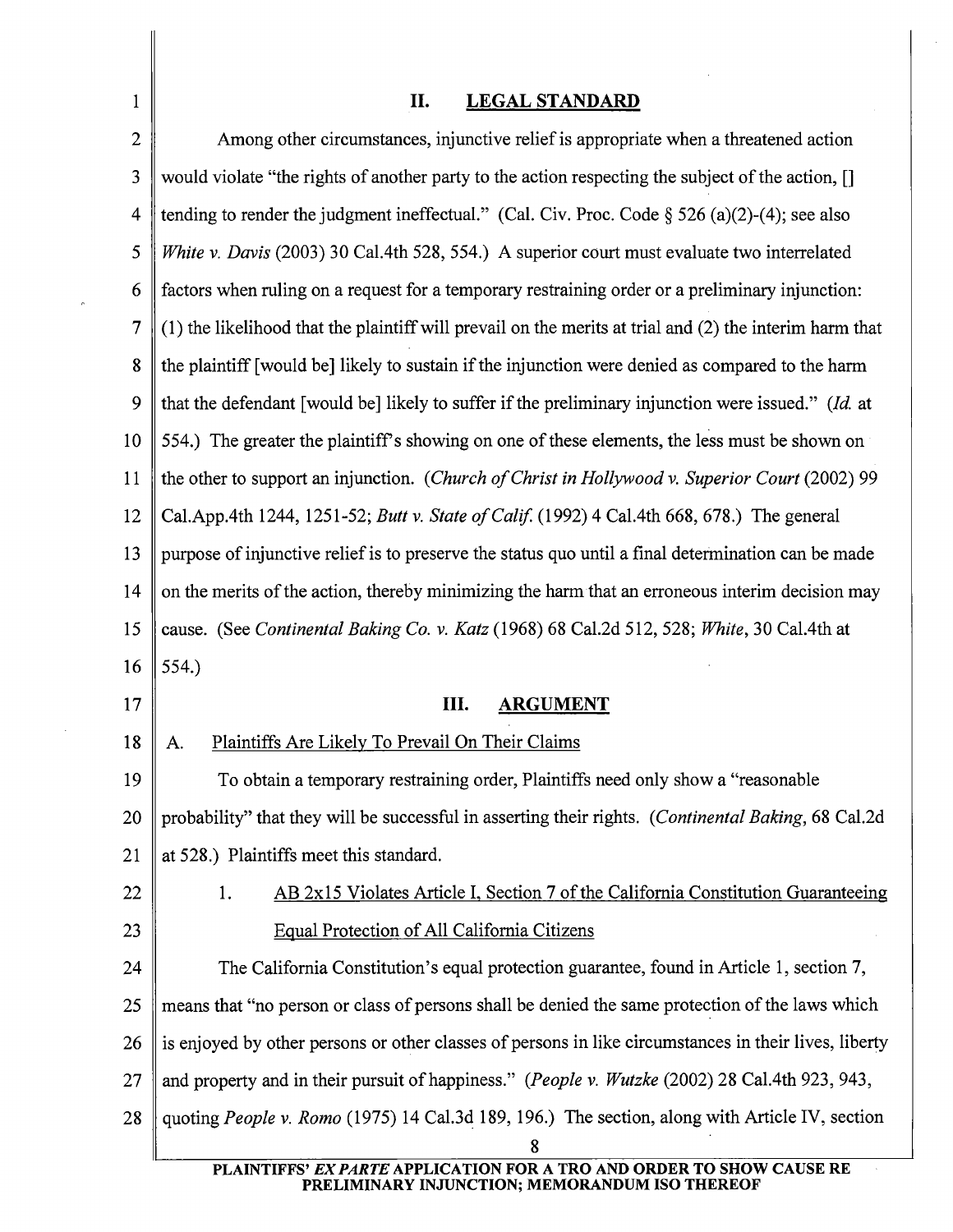1 || 16, provides "substantially the same protection and evokes substantially the same standards 2 as under the Fourteenth Amendment. *(Cohan v. Alvord* (1984) 162 Cal.App.3d 176, 181.)

3 The courts of this State generally apply two principal standards or tests in reviewing 4 classifications challenged under Article I, section 7. "The first is the basic and conventional  $5 \parallel$  standard for reviewing economic and social welfare legislation in which there is a 6 'discrimination' or differentiation of treatment between classes or individuals. It manifests 7 restraint by the judiciary in relation to the discretionary act of a co-equal branch of government; 8 in so doing it invests legislation involving such differentiated treatment with a presumption of 9 constitutionality and '[requires] merely that distinctions drawn by a challenged statute bear some 10 rational relationship to a conceivable legitimate state purpose.'" *(D 'Amico v. Bd of Medical*  11 *Examiners* (1974) 11 Cal.3d 1, 16.)

12 However, "[a] more stringent test is applied ... in cases involving 'suspect 13 classifications' or touching on 'fundamental interests.' Here the courts adopt 'an attitude of 14 active and critical analysis, subjecting the classification to strict scrutiny .... Under the strict 15 standard applied in such cases, *the state* bears the burden of establishing not only that it has 16 a *compelling* interest which justifies the law but that the distinctions drawn by the law 17 are *necessary* to further its purpose."' *(Id.* at 17, emphasis in original; *Warden v. State*  18 *Bar* (1999) 21 Cal.4th 628, 641 (same); *see also In re Brian* J (2007) 150 Cal.App.4th 97, 125- 19 126 ["Distinctions in statutes that involve suspect classifications or touch upon fundamental 20 Ill interests are subject to strict scrutiny, and can be sustained only if they are necessary to achieve a 21 compelling state interest."], quoting *People v. Hofsheier* (2006) 37 Cal.4th 1185, 1200.)

22 2. Strict Scrutiny is Warranted, But the Act Does Not Pass Rational Basis Review 23 As a threshold matter, the Act warrants the more stringent "strict scrutiny" standard of

24  $\parallel$  review. This is no mere "economic or social welfare legislation." Instead, the Act implicates the 25 most fundamental interest imaginable: the rights to personal life and liberty. Article I, Section 1

26  $\parallel$  of the California Constitution lists the right to enjoy life among the "inalienable" rights that

 $27 \parallel$  Californians enjoy. These rights are undoubtedly threatened by the Act, as the Act impinges on

28 Il life and threatens the liberty of vulnerable California citizens.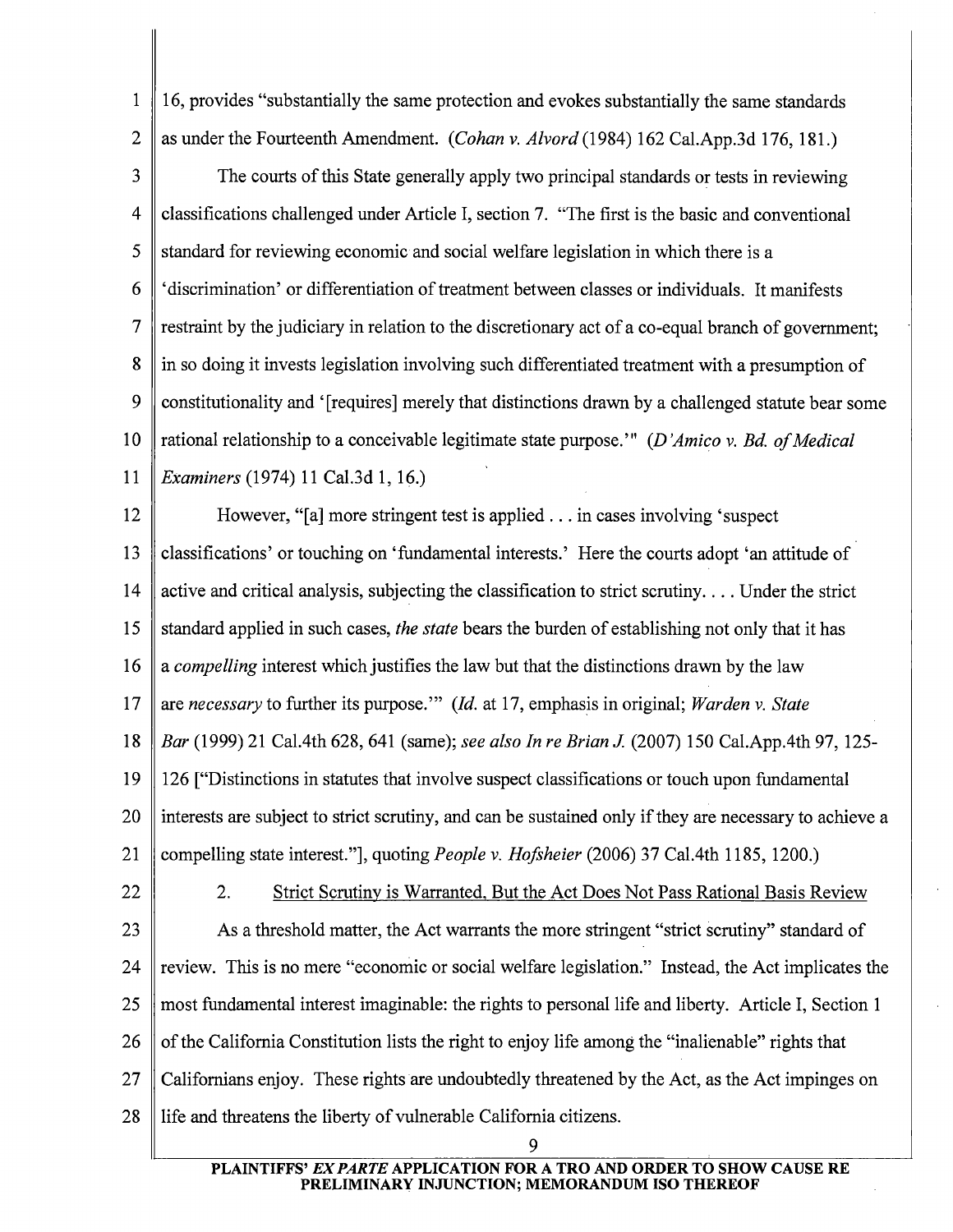1 And even if this Court does not find that the law implicates a strict-scrutiny analysis, 2 there remains no rational basis for depriving individuals meeting the Act's definition of 3 "terminal illness" from the equal protection of the laws against assisted suicide or homicide. 4 Indeed, a federal district court employing rational basis review found that Oregon's physician  $5 \parallel$  assisted suicide law, which is nearly identical to the Act, was unconstitutional under the Equal 6 Protection Clause of the federal constitution. (See *Lee v. Oregon* (1995) 891 F.Supp. 1429, *rev 'd*  7 *on other grounds,* 107 F.3d 1382 (9th Cir. 1997).)

# 8 3. The Act Distinguishes Between California Residents in an Arbitrary and 9 Capricious Manner

10 California protects its citizens from suicide in numerous ways, chiefly through Penal 11 Code Section 401, which makes it a felony for any person to deliberately aid, advise, or 12 encourage another to commit suicide. Section 401 serves the critical state interests of preserving 13 human life, preventing suicide, protecting innocent third parties such as children, and 14 maintaining the ethical integrity of the medical profession. *(Donaldson v. Lungren* (1992) 2 15 Cal.App.4th 1614, 1620 ["Pertinent state interests include preserving human life, preventing 16 suicide, protecting innocent third parties such as children, and maintaining the ethical integrity of 17  $\parallel$  the medical profession."].) Recently, the California Court of Appeal again confirmed that 18 California law admitted no exception for physicians who wished to assist their patients to take 19 their own lives. *(Donorovich-Odonnell v. Harris* (2015) 241 Cal.App.4th 1118.)

20 **Likewise, in cases where a person is considered a physical danger to themselves or to** 21 others, California law provides for emergency commitment proceedings. Such persons are 22 evaluated by a psychiatrist and/or psychologist to determine if hospitalization is necessary for 23 their own protection. (Cal. Wel. & Inst. Code § 5150.) A desire to ingest lethal drugs to end 24  $\parallel$  one's life is the ultimate expression of self-harm and under normal circumstances, entitles those 25 who make such threats increased medical oversight and legal protections. (See Kheriaty Decl., 26  $\parallel \mathbb{I} \parallel$  11, 19.) And yet, under the Act, a physician is not required to refer a patient with a "terminal" 27 disease" for any kind of mental health assessment unless the physician subjectively believes that 28 there are previous "indications of a mental disorder." The Act relies on physicians who are not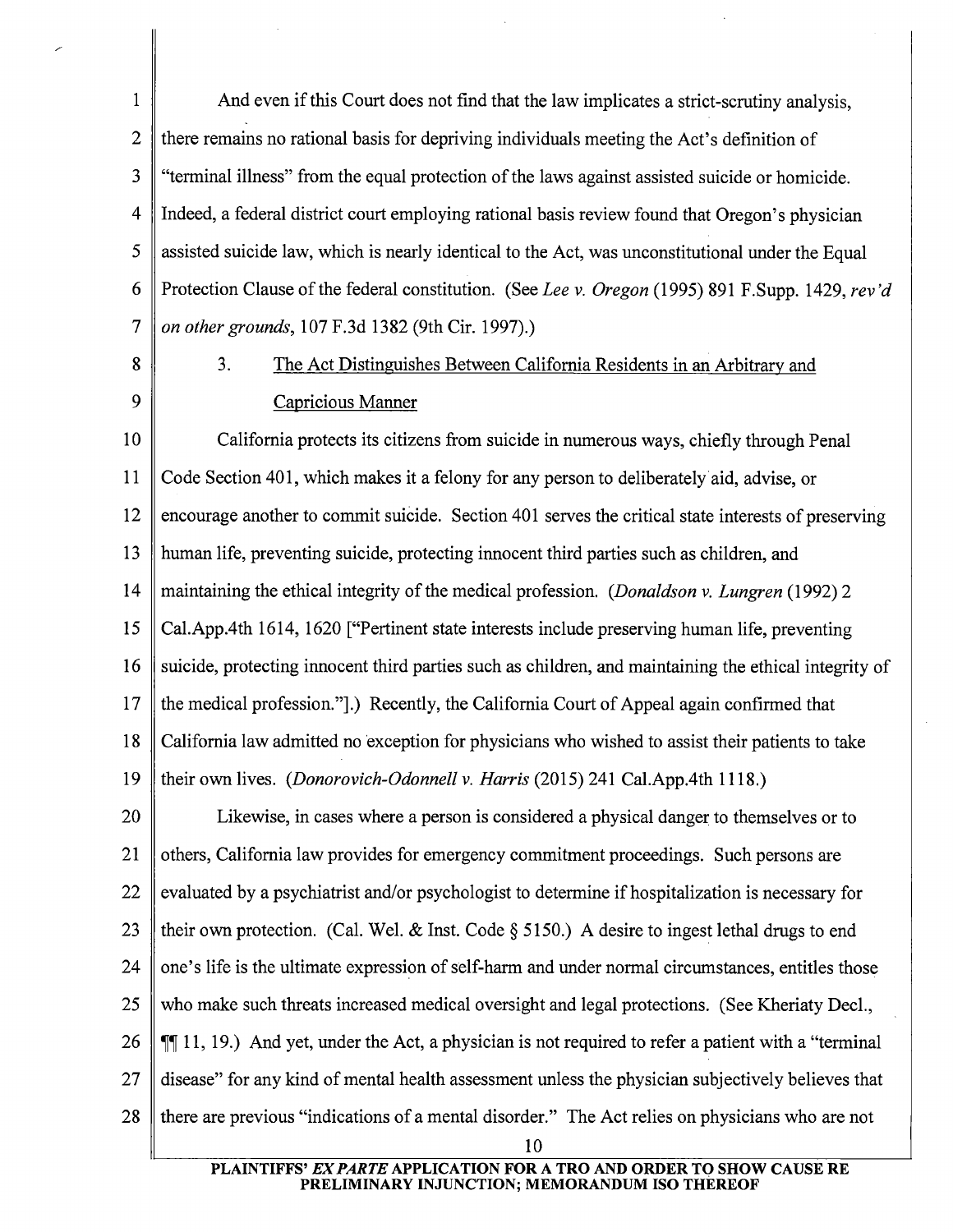1 qualified psychiatrists, psychologists, or counselors to make an initial diagnosis of "mental 2 disorder,"—with little if any guidance as to what that term means—and only then are patients 3 referred for evaluation to an expert in mental health.

4 There is no rational basis, much less a compelling reason satisfying strict scrutiny, for the 5 State to treat those diagnosed with what the Act calls a "terminal disease" differently from other 6 California citizens. As described in some detail above, doctors' prognoses as to expected life 7 span-regardless of expertise or experience in any particular field-are uncertain and frequently 8 || erroneous. (Delgado Decl.,  $\P$  6; Ahn Decl.,  $\P$  10-11; Dreisbach Decl.,  $\P$  $\P$  15-16.) They have little 9 predictive value, and do not justify the differential treatment California law now imposes upon 10 patients who have received a "terminal" diagnosis as opposed to those that have not.

11 The Act's treatment of those with potential mental illness or disorders is similarly 12 arbitrary, in that the Act puts the cart fully before the horse. Suicide, or at the very least, suicidal 13 thoughts, generally results from mental depression and other indicia of mental distress.

14 (Kheriaty Decl.,  $\P$  5-6, 10-11.) This problem becomes more acute given the Act's failure to 15  $\parallel$  require the physician prescribing the drugs to have any pre-existing relationship with the patient. 16 In this context, and based on a doctor's arbitrary prognosis, the law ceases to express concern for 17 preserving those who may be acting not out of free will, but out of natural mental distress. *(Id.*,  $\P$ 18 11.) This will result in numerous requests for assisted suicide being granted when depression is 19 present but goes undiagnosed or, worse, ignored, in the lead-up to prescribing and ingesting a 20 || fatal, self-administered dose.

21 The resulting law purports to give certain terminal patients an "option," but the 22 combination of the Act's flaws demonstrates that many Labeled Individuals will have only the  $23$  || illusion of choice. The Act contemplates that doctors will give their patients a false, medically-24 unnecessary prognosis likely to drive already vulnerable patients into depression and despair. 25 *(Id.*; Ahn Decl., 13; Delgado Decl., 112.) Physicians are then asked to vaguely and 26 Subjectively determine whether patients are expressing some sign of "mental disorder," when 27 patients subjected to such a subjective prognosis are likely to have increased anxiety and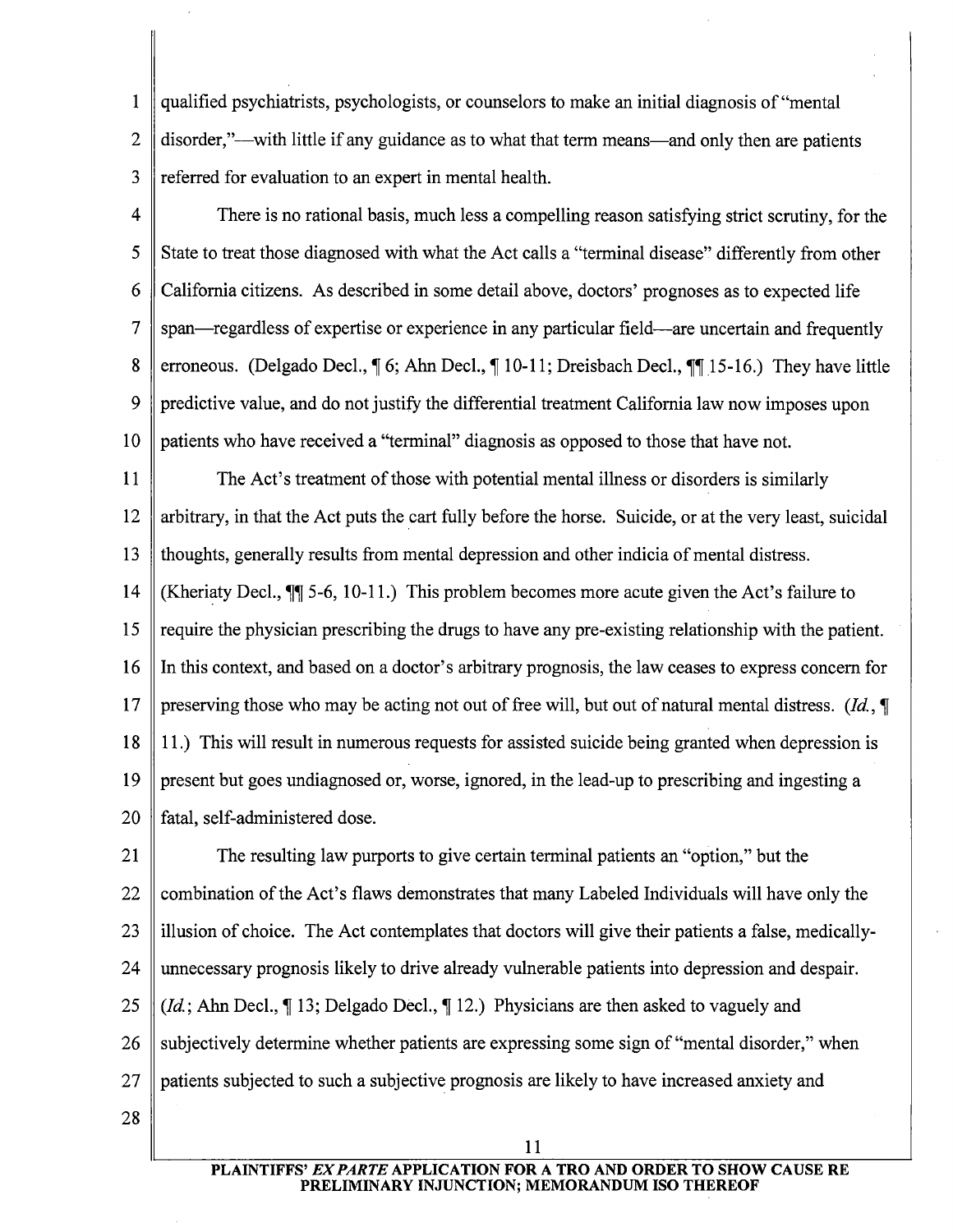1 2 depression as a result. The result is suicide not by free choice, but by self-fulfilling prophecy. *(Id.)* 

3 4 5 6 7 8 Even more surprising, the Act not only premises its denial of equal protection on an inherently arbitrary and ambiguous classification, but it also removes all requirements that physicians who perform these functions under the Act need exercise the traditional standard of reasonable professional care. Put simply, the Act does not hold physicians to the traditional standard of care in determining who ends up being a Labeled Individual in the first place and thus given this so-called choice.

9 10 11 12 13 14 In place of those traditional legal safeguards, the Act instead implements a broad swath of criminal and civil immunity, as well as immunity from administrative or professional penalties, arising from the terminal diagnosis and prognosis and determining the capacity of an individual seeking lethal drugs. (Cal. Health & Safety Code  $\S$  443.14(c).) This is truly irrational, and dangerous, precedent. As the district court in *Lee v. Oregon* explained in reviewing Oregon's similar law:

15 16 17 18 19 20 21 22 The plain inference from [Oregon's Death With Dignity Act] is that it is irrelevant whether physicians objectively act reasonably, or instead act negligently. The court finds that there is no set of facts under which it would be rational for terminally ill patients under [the DWD Act] to receive a standard of care from their physicians under which it did not matter whether they acted with objective reasonableness, according to professional standards. This defect goes to the very heart of the state's reliance on a person's consent to die. The physician is allowed to negligently misdiagnose a person's condition and competency and negligently prescribe a drug overdose, so long as those actions are in good faith. This distinction in the physician's standard of care under Measure 16 is not rationally related to any legitimate state interest.

23 24 25 26 27 28 (891 F.Supp. at 1437.) Indeed, under the Act, physicians are not even held to a good faith standard; a physician can act negligently, incompetently, or maliciously and still enjoy complete immunity for prescribing lethal medications to individuals, as long as the physician observers the statute's rote formalities. (Cal. Health & Safety Code  $\S$  443.14.) Thus, the Act perpetrates an even grosser denial of equal protection and due process to individuals than the Oregon statutory scheme found to violate the parallel federal constitutional protections. 12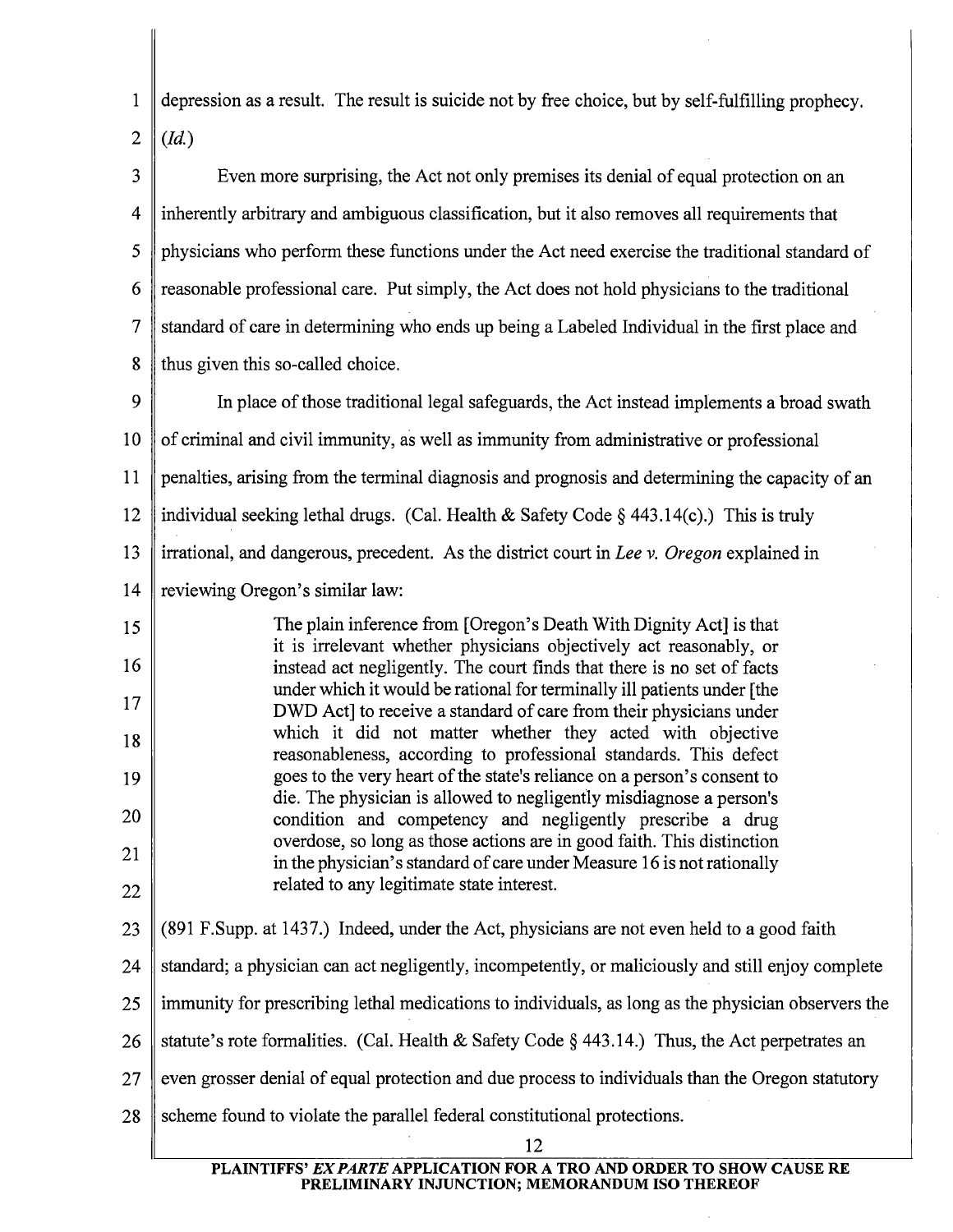| 1  | Nor does the Act have any effective safeguards to ensure that individuals who are                                                                                                     |  |  |  |  |
|----|---------------------------------------------------------------------------------------------------------------------------------------------------------------------------------------|--|--|--|--|
| 2  | prescribed lethal drugs are acting competently and voluntarily when they finally take the drugs.                                                                                      |  |  |  |  |
| 3  | As the Lee court further explained:                                                                                                                                                   |  |  |  |  |
| 4  | [T] here is no requirement that the person take the lethal overdose at                                                                                                                |  |  |  |  |
| 5  | the time of the prescription or under the supervision of a physician.<br>[the DWD Act] does nothing to ensure that the decision to                                                    |  |  |  |  |
| 6  | commit suicide is rationally and voluntarily made at the time of<br>death. As a result [the DWD Act] purports to recognize a competent                                                |  |  |  |  |
| 7  | terminally ill person's choice to obtain the means to end their life                                                                                                                  |  |  |  |  |
| 8  | should they commit suicide while competent, incompetent, or<br>unduly influenced at some future time, including hours, days,                                                          |  |  |  |  |
| 9  | weeks, or months later. A person decides when, where, and most<br>important, whether to take the prescribed drug without any legal                                                    |  |  |  |  |
| 10 | protection.                                                                                                                                                                           |  |  |  |  |
| 11 | (Id.)                                                                                                                                                                                 |  |  |  |  |
| 12 | The absence of safeguards is particularly significant because proponents of physician-                                                                                                |  |  |  |  |
| 13 | assisted suicide argue that possession of the prescribed lethal drugs gives the Labeled Individual                                                                                    |  |  |  |  |
| 14 | "peace of mind" or "comfort." <sup>8</sup> Indeed, the Act does not require Labeled Individuals to indicate                                                                           |  |  |  |  |
| 15 | any intention to use the prescribed lethal drugs in the near future, or even at all.                                                                                                  |  |  |  |  |
| 16 | But if Labeled Individuals do ingest the drugs, the Act gives them documentation                                                                                                      |  |  |  |  |
| 17 | equivalent to a state-sanctioned, and unquestioned, suicide note. It virtually guarantees that no                                                                                     |  |  |  |  |
| 18 | "aid-in-dying drug" death will be investigated by the coroner or law enforcement agencies. Even                                                                                       |  |  |  |  |
| 19 | if the individual requested the drugs for "peace of mind" rather than for use, the Act presumes                                                                                       |  |  |  |  |
| 20 | that the individual's subsequent death, weeks or months later, was a voluntary, state-sanctioned                                                                                      |  |  |  |  |
| 21 | "non-suicide." The danger of permitting such action to go unchecked by appropriate                                                                                                    |  |  |  |  |
| 22 | administrative and legal review is extreme. (See Donaldson, 2 Cal.App.4th at 1622                                                                                                     |  |  |  |  |
| 23 | "Nevertheless, even if we were to characterize Donaldson's taking his own life as the exercise                                                                                        |  |  |  |  |
| 24 | of a fundamental right, it does not follow that he may implement the right in the manner he                                                                                           |  |  |  |  |
| 25 |                                                                                                                                                                                       |  |  |  |  |
| 26 | <sup>8</sup> See, e.g., Senate Rules Committee, Bill Analysis, at p. 15, available at<br>http://www.leginfo.ca.gov/pub/15-16/bill/asm/ab 0001-                                        |  |  |  |  |
| 27 | 0050/abx2_15_cfa_20150910_233634_sen_floor.html ("According to Compassion and Choices<br>less than one percent of dying Californians would take the medication, but many people would |  |  |  |  |
| 28 | benefit from the peace of mind of having access to it if they need and want it. Simply knowing<br>the option is available can provide a palliative effect for dying people.").<br>13  |  |  |  |  |
|    |                                                                                                                                                                                       |  |  |  |  |

PLAINTIFFS' *EX PARTE* APPLICATION FOR A TRO AND ORDER TO SHOW CAUSE RE PRELIMINARY INJUNCTION; MEMORANDUM ISO THEREOF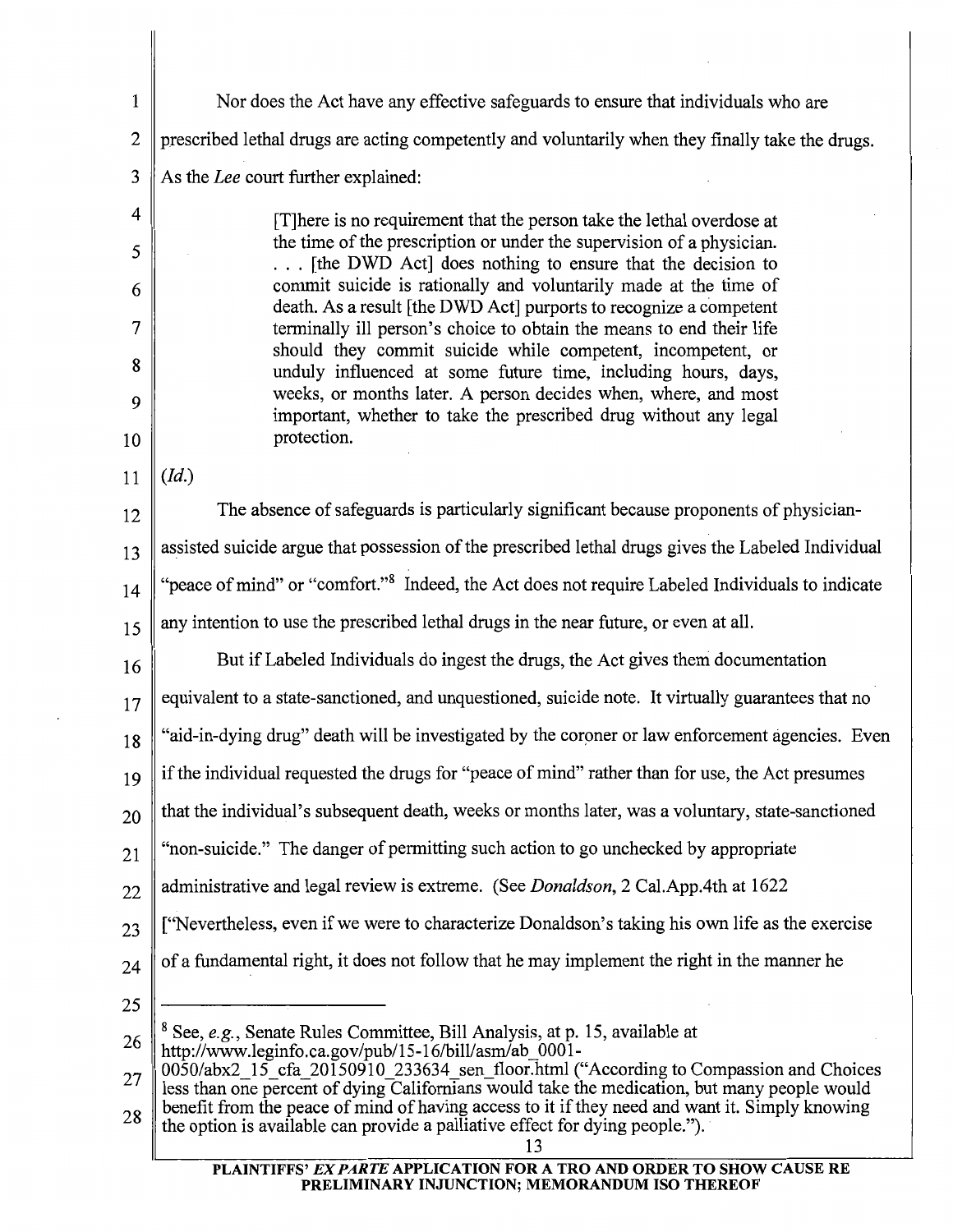1 2 3 4 5 6 7 8 9 10 11 12 13 14 15 16 17 18 19 20 21 22 23 24 25 26 27 28 wishes here. It is one thing to take one's own life, but quite another to allow a third person assisting in that suicide to be immune from investigation by the coroner or law enforcement agencies."].) There is little, if any, protection for involuntary ingestion as a result of coercion, undue influence, or other wrongful act. Again, the *Lee* court offered instructive insight: There is no set of facts under which it would be rational to conclude that a state may sanction providing people the means to commit suicide without consideration of their circumstances *at the time of the suicide.* This is not simply a matter of an 'imperfect fit' between the classification of 'terminally ill patient' and a goal of permitting assisted suicide. Given the imprecision and inadequacy of protections leading to the prescription of drugs, the relationship between [the DWD Acts'] classification and the goal of permitting assisted suicide is too attenuated without some protection at the time of taking the fatal drug dosage. (891 F.Supp. at 1437, emphasis added.) The combination of these factors—reliance on an irrational prognosis scheme, the failure to rationally account for mental disorder, and the failure to consider the patient's circumstances at the time of the suicide-and others, renders the Act irrational, and violates equal protection. B. The California Constitution Guarantees Due Process Before an Individual Is Deprived of a Fundamental or Constitutional Right California citizens are also entitled to substantive due process before the Legislature can impose on fundamental rights. (See *People v. Olivas* (1976) 17 Cal.3d 236, 249-250 [holding that constitutional rights are more than "a mere procedural nicety," but instead "implicitly recognize the fundamental importance of personal liberty"]; *In re Marilyn H* (1993) 5 Cal.4th 295, 306 ["Substantive due process prohibits governmental interference with a person's fundamental right to life, liberty, or property by unreasonable or arbitrary legislation."].) Due process is flexible and calls for such procedural protections as the particular situation demands. *(People v. Ramirez* (1979) 25 Cal.3d 260, 268.) Case law sets forth several factors for determining whether due process has been satisfied. First, a court considers the private interest that will be affected by the action. Then, it reviews the "risk of an erroneous deprivation of such interest through the procedures used, and 14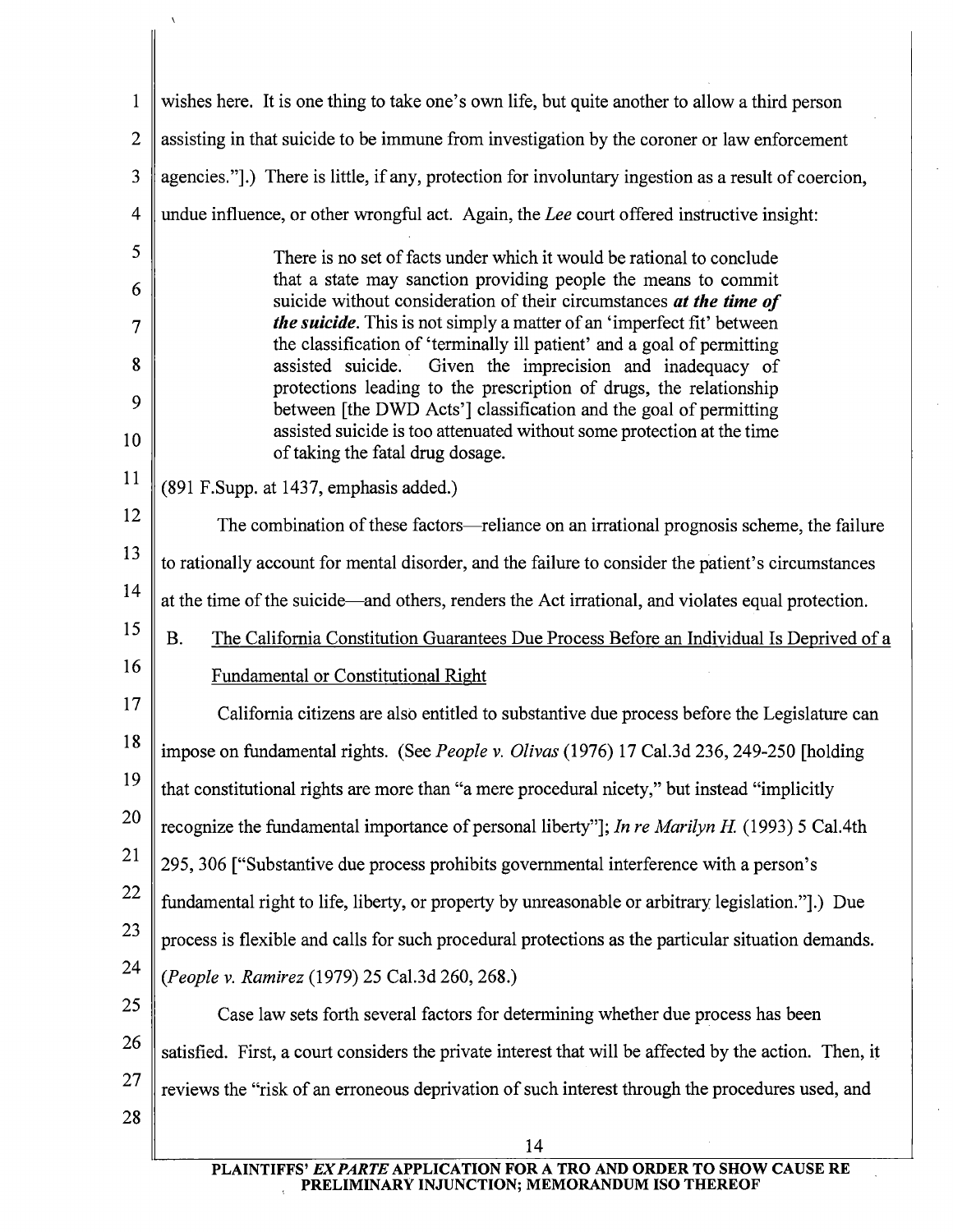1 the probable value, if any, of additional or substitute procedural safeguards." Third, it analyzes 2 the "dignitary interest" in informing individuals of the nature, grounds and consequences of the 3 action and in enabling them to present their side of the story before a responsible governmental 4 official; and the government interest, including the function involved and the fiscal and 5 ded administrative burdens that the additional or substitute procedural requirements would entail." 6 *(Ramirez,* 25 Cal.3d at 269, citing *Civil Service Assn. v. City and County of San Francisco*  7 (1978) 22 Cal.3d 552, 561.) This analytical framework has been applied in many contexts, 8 including in the area of involuntary civil commitment and treatment. *(People v. Litman* (2008) 9 162 Cal.App.4th 383.)

10 In applying this analysis to the facts, the private interest affected is fundamental-it is the 11  $\parallel$  right to life itself. The risk that the Act will erroneously deprive California citizens of this right 12 is extremely high because the Act uses the vague and arbitrary terms previously described. (See 13 Part I.A.) In contrast, the value of additional safeguards, including precise legal and medical 14 definitions, is indisputably high. In short, if the government intends to draw distinctions between 15 citizens for the purpose of calling some suicides "dignified" and "humane," while calling others 16 felonies, it must be exceedingly precise in its methods of doing so.

17 Furthermore, any burden on the government in ensuring that there are sufficient 18 procedural safeguards is *de minimis.* Indeed, the government already has laws in place to 19 adequately protect California citizens in this very situation. These safeguards already support the 20 government's own interests in protecting human life, preventing abuses, and maintaining social 21  $\parallel$  order through effective enforcement of criminal laws protecting the vulnerable.

22  $\parallel$  C. The Act Fails to Satisfy Due Process Because It Is Vague and Conflicting

23 Likewise, a law failing to give a person of ordinary intelligence a reasonable opportunity 24  $\parallel$  to know what is prohibited, or in this case what is authorized and/or who is eligible to participate 25 under the Act, violates due process under both the federal and California Constitutions. *(Kaster*  26 *v. Lockyer* (2000) 23 Cal.4th 472, 498-499, citing *Grayned v. City of Rockford* (1972) 408 U.S. 27 104, 108; *People v. Heitzman* (1994) 9 Cal.4th 189, 199.)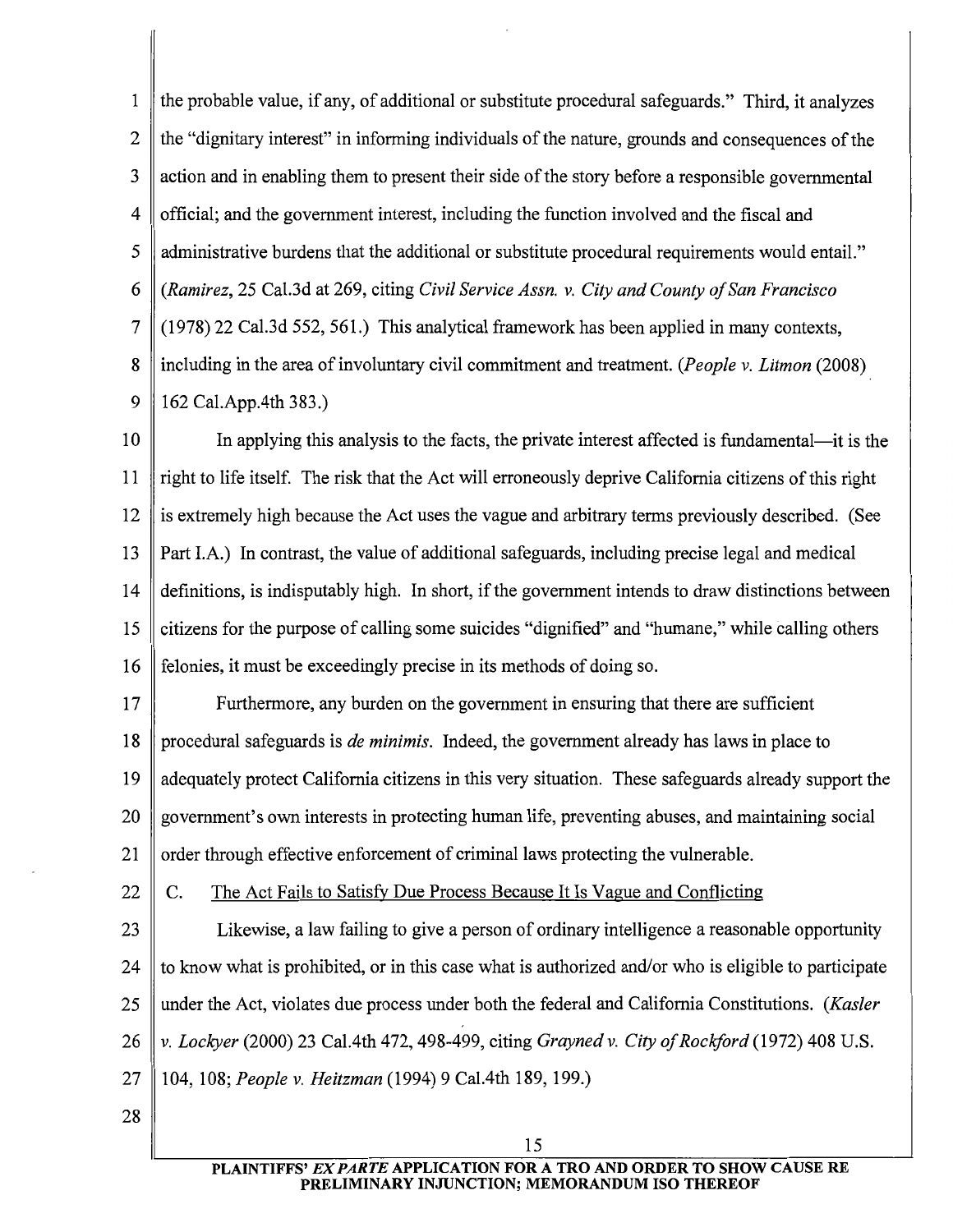1 Here, the Act's use of the phrase "terminal disease" is unconstitutionally vague. The Act 2 defines "terminal disease" as "an incurable and irreversible disease that has been medically 3 confirmed and will, within reasonable medical judgment, result in death within six months." 4 (Cal. Health & Safety Code § 443.1(q).) But in addition to being an arbitrary measure of actual 5 life expectancy, it fails to specify whether the six-month prognosis assumes any medical  $6 \parallel$  intervention. This failure to specify renders the definition of terminal disease susceptible to 7 including chronic illnesses, such as diabetes or kidney disease, treatable in form and function but 8 which can cause death without appropriate treatment. This vagueness deprives individuals the 9 protection of previously-existing California laws against assisted suicide by unconstitutionally 10 creating a class of persons again based on arbitrary, unreasonable, and irrational distinctions.

- 11 D. The Legislature Lacked Constitutional Authority to Legislate on Physician Assisted
- 
- 12 Suicide in the Extraordinary Legislative Session

13 The Legislature's extraordinary session convened to consider and act upon legislation 14 necessary to "enact permanent and sustainable funding from a new managed care organization 15 tax and/or alternative fund source," as well as legislation to establish mechanism to ensure that 16 any rate increases expand access to services, improve services provided to consumers with 17 developmental disabilities, and improve the efficiency of the health care system and the health of 18 Californians. The Legislature has "no power to legislate on any subject not specified in the 19 proclamation." (Cal. Const., Art. IV, sec. 3(b); *see also People v. Curry* (1900) 130 Cal. 82.) 20 The Legislature's mandatory duty while sitting in special session is to confine itself to the 21 subject matter of the call. *(Id.; Martin v. Riley* (1942) 20 Cal.2d 29, 39.) Because the 22 Legislature has no power to legislate on any subjects other than those specified in the 23 || proclamation, the law must be stricken for this reason as well. (Cal. Const., Art. IV, Sec. 3(b).) 24 E. Plaintiffs and Their Patients Will Suffer Irreparable Injury If the Act Is Not Enjoined 25 In deciding whether to enter any kind of preliminary injunction, a trial court exercises its 26 discretion in determining whether the "interim harm that the plaintiff is likely to sustain if the  $27$  injunction were denied as compared to the harm that the defendant is likely to suffer if the 28 preliminary injunction were issued." *(Nutro Products, Inc. v. Cole Grain Co.* (1992) 3

> PLAINTIFFS' EX PARTE APPLICATION FOR A TRO AND ORDER TO SHOW CAUSE RE PRELIMINARY INJUNCTION; MEMORANDUM ISO THEREOF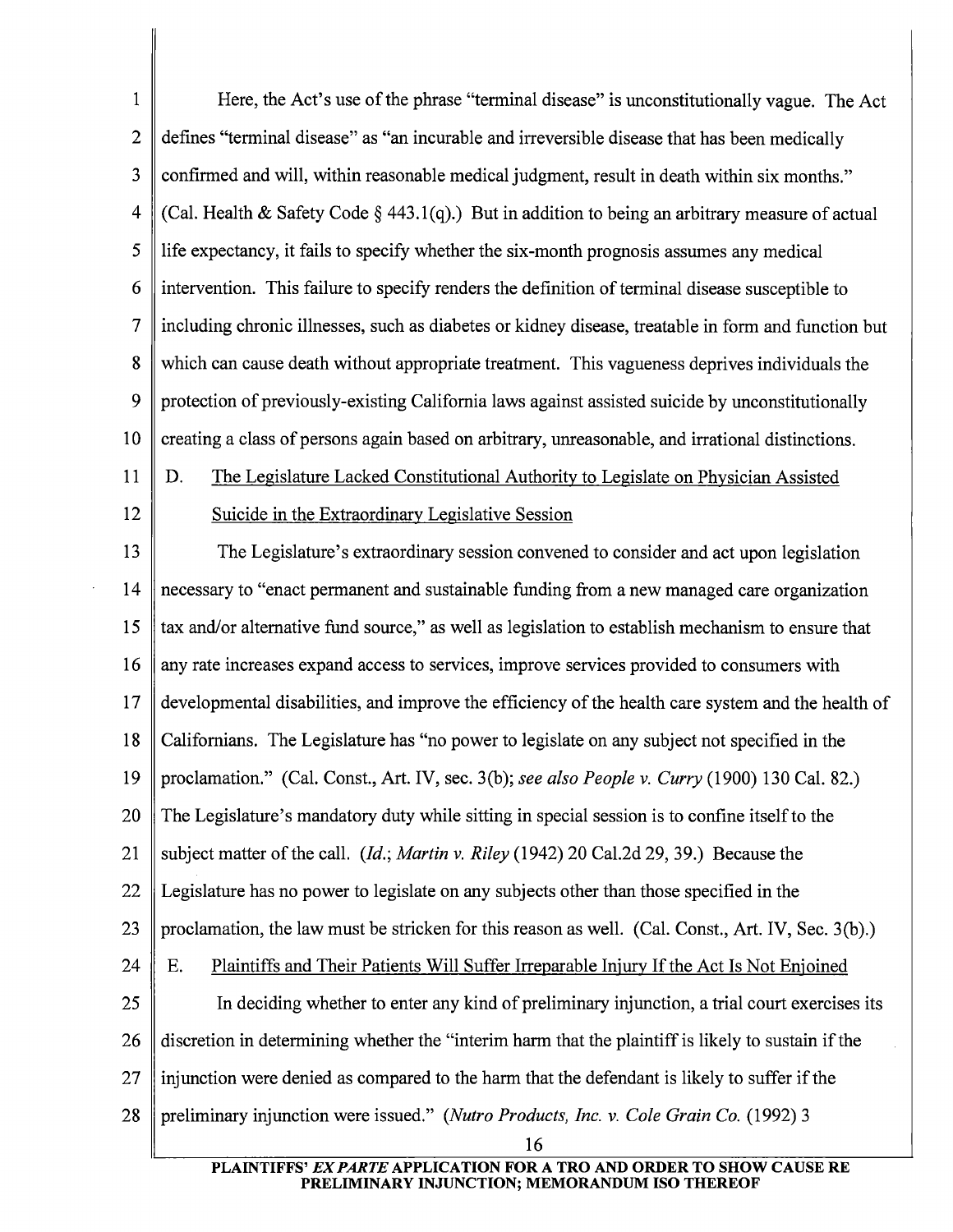1 Cal.App.4th 860, 865.) But discretion should be exercised "in favor of the party most likely to 2 be injured." *(Robbins* v. *Superior Court* (1985) 38 Cal.3d 199, 205.) If the denial of an 3 injunction would result in great harm to the Plaintiffs' patients, while defendants would suffer 4 little harm if the injunction were granted, it is an abuse of discretion to fail to grant the 5 preliminary injunction. *(Id.)* 

6 There is no doubt that in this case, this balancing test favors the issuance of the 7 injunction. Defendants will suffer little to no prejudice should the injunction issue, as there are 8 already civil and criminal laws protecting individuals affected by the Act. Plaintiffs and their 9 patients, on the other hand, will suffer severe prejudice should the Act's immunities come into  $10$  effect, up to and including the irreversibility of lives lost to currently unlawful acts of assisting 11 suicide. Thus, the balancing of potential harms weighs on the side of halting recognition of the 12 Act's provisions granting criminal and civil immunity to allow for a full consideration of the 13 || legal issues raised in this case.

## 14 || IV. CONCLUSION

15 Based on the foregoing, Plaintiffs respectfully request this Court grant their request for a 16 temporary restraining order enjoining Defendants from recognizing any part of the Act, and issue  $17$  an order to show cause why a preliminary injunction should not issue enjoining Defendants from 18 recognizing the constitutionality of the Act in their criminal enforcement functions for the 19 pendency of this action.